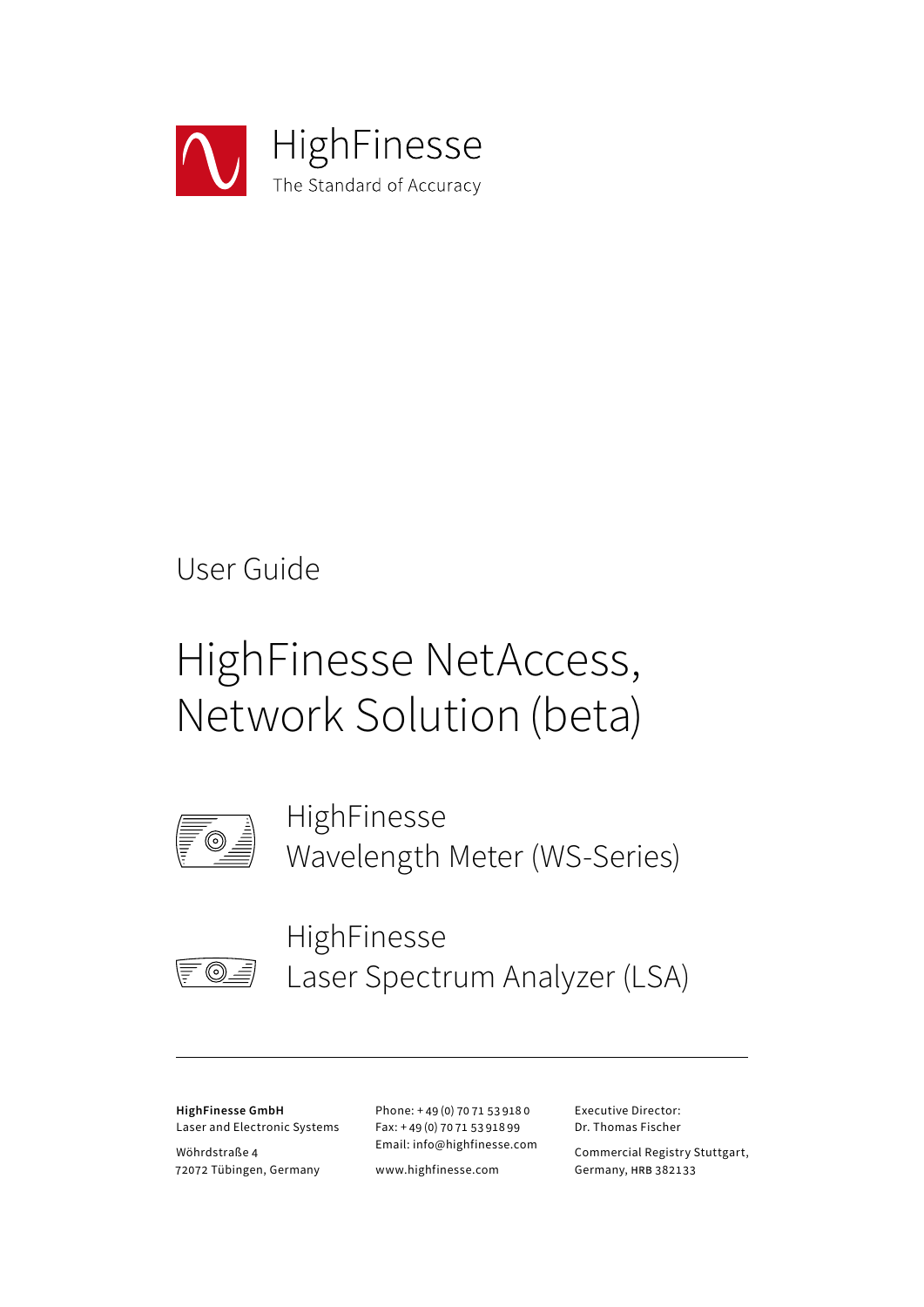# Contents

| 1.                       |  |
|--------------------------|--|
| 1.1.                     |  |
| $\mathbf{2}$             |  |
| 2.1.                     |  |
| 2.2.                     |  |
| 2.3.                     |  |
| 2.4.<br>2.4.1.<br>2.4.2. |  |
| 2.5.<br>2.5.1.<br>2.5.2. |  |
| 2.6.<br>2.6.1.<br>2.6.2. |  |
| 2.7.                     |  |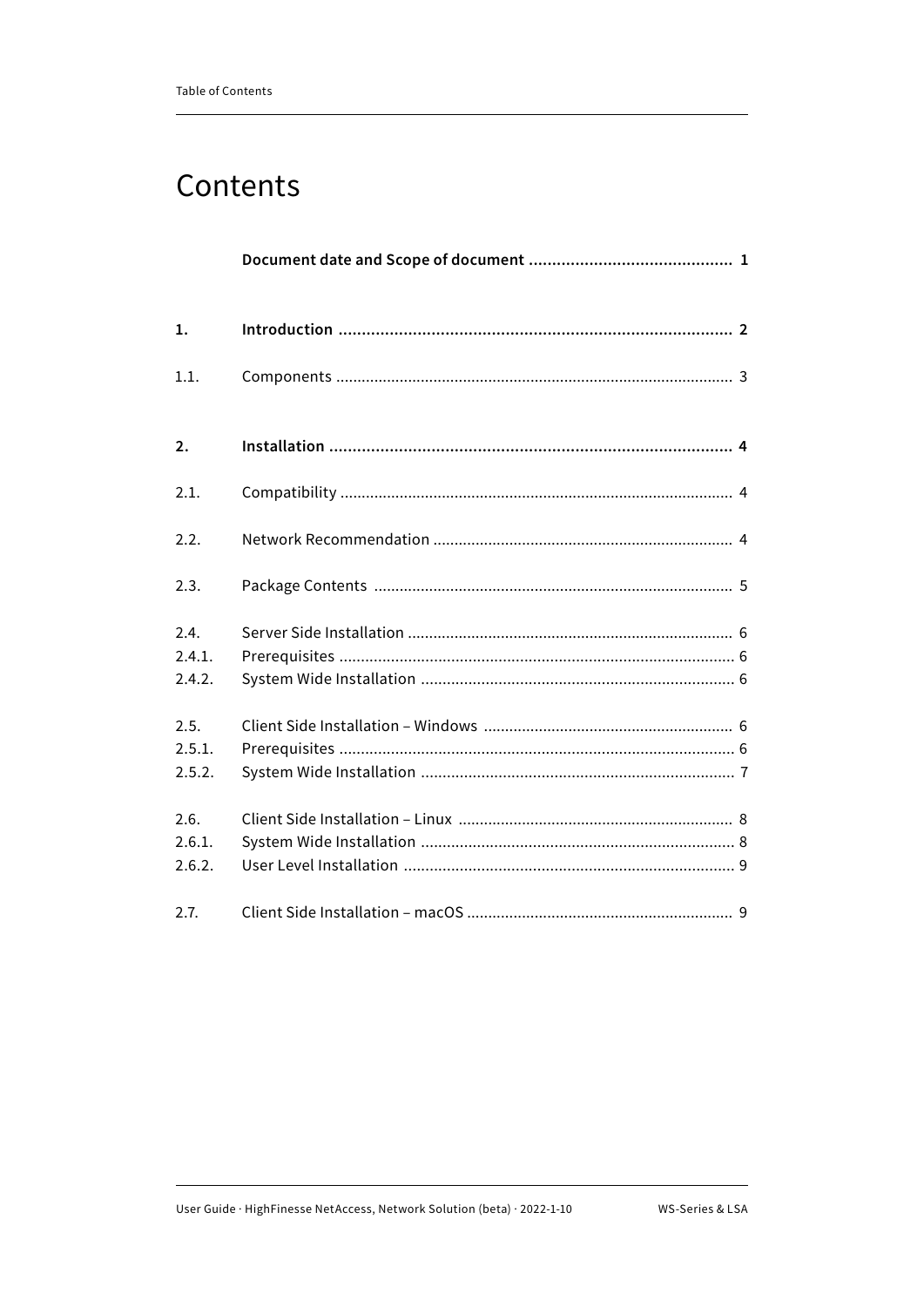# Contents

| 3.     |                                                                |  |
|--------|----------------------------------------------------------------|--|
| 3.1.   |                                                                |  |
| 3.2.   |                                                                |  |
| 3.2.1. |                                                                |  |
| 3.2.2. |                                                                |  |
| 3.2.3. |                                                                |  |
| 3.2.4. |                                                                |  |
| 3.2.5. |                                                                |  |
| 3.2.6. |                                                                |  |
| 3.2.7. |                                                                |  |
|        |                                                                |  |
| 3.3.   |                                                                |  |
| 3.3.1. |                                                                |  |
| 3.3.2. |                                                                |  |
| 3.3.3. |                                                                |  |
| 3.3.4. |                                                                |  |
| 4.     |                                                                |  |
| 4.1.   |                                                                |  |
| 4.2.   | Scenario 2 - Multiple Instrument Access from Single Client  23 |  |
| 5.     |                                                                |  |
| 6.     |                                                                |  |
|        |                                                                |  |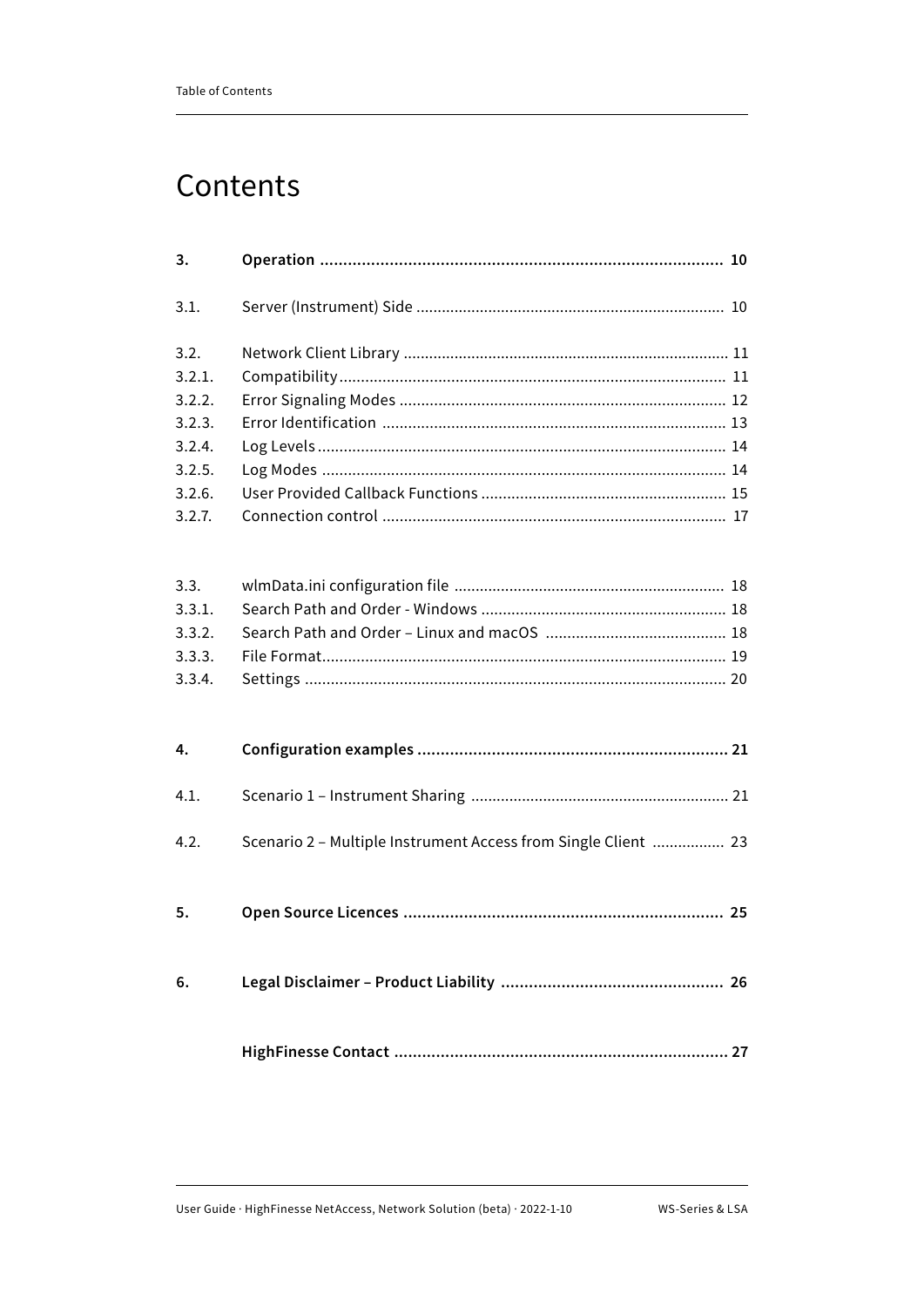<span id="page-3-0"></span>Document Date: 2022-1-10

### **Scope of document**

# **HighFinesse\_NetAccess\_YYYYMMDD.zip contains following beta software components:**

- wlmDataServer.exe versions: ≥ 7.32/64.263.4
- wlmData.dll version: wlmData.dll version: ≥ 7.263.4
- wlmData-M.m.b-ARCH.deb, .rpm, .sh and .tar.gz packages version: ≥ 7.263.4
- wlmData-M.m.b-ARCH.pkg macOS installer package ≥ 7.263.4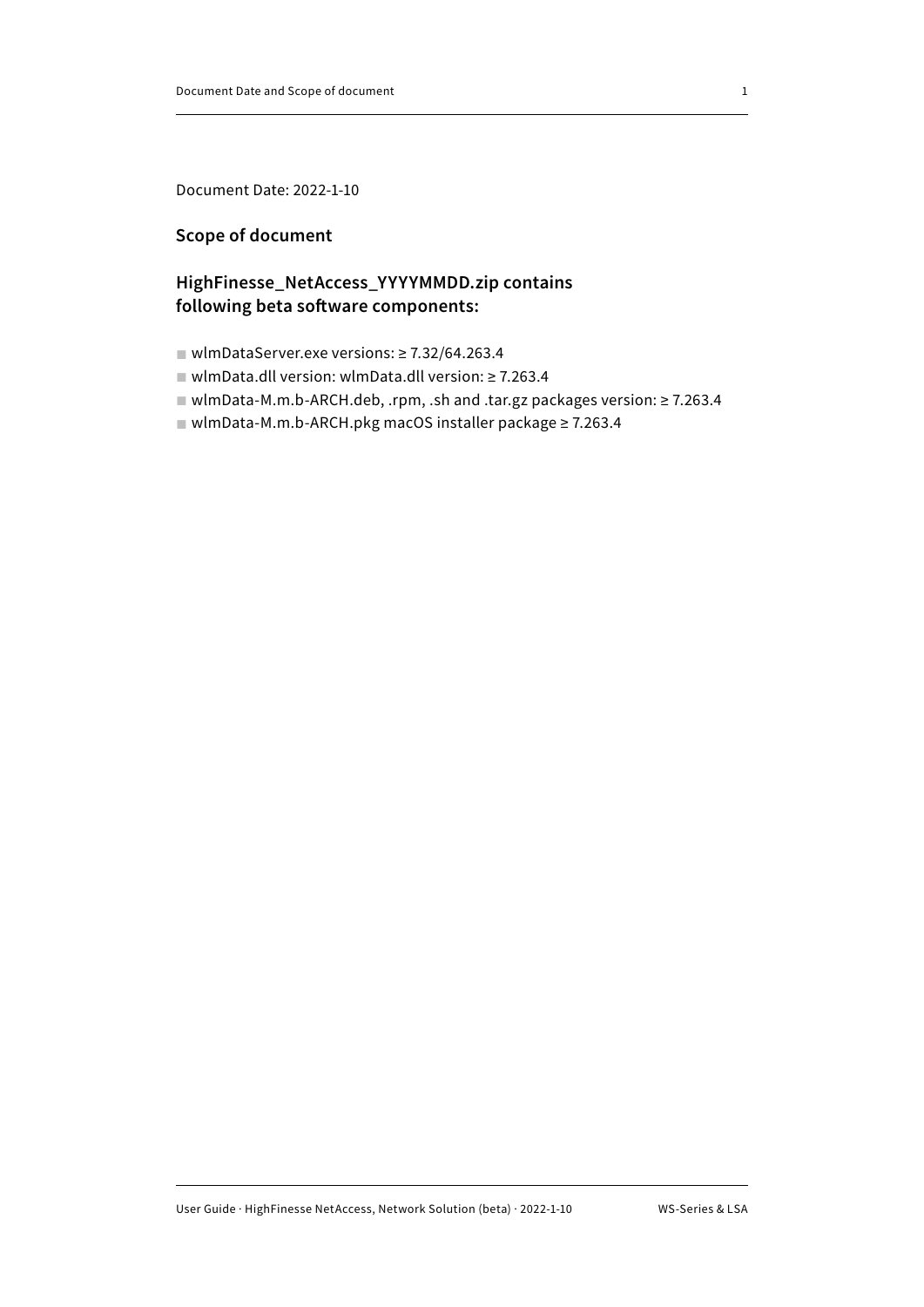# <span id="page-4-0"></span>1. Introduction

NetAccess is a fast and lightweight networking extension for the existing Wavelength Meter (WLM) and Laser Spectrum Analyzer (LSA) product lines. Contrary to the conventional remote desktop (VNC, Teamviewer, etc.) applications, it provides compatible API's on the remote side over reliable TCP/IP networks; therefore the existing / legacy softwares can be run without any modification or selfmade network solutions.

#### **Typical applications:**

- Test and measurement automation
- Remote laboratories
- Measurement instrument sharing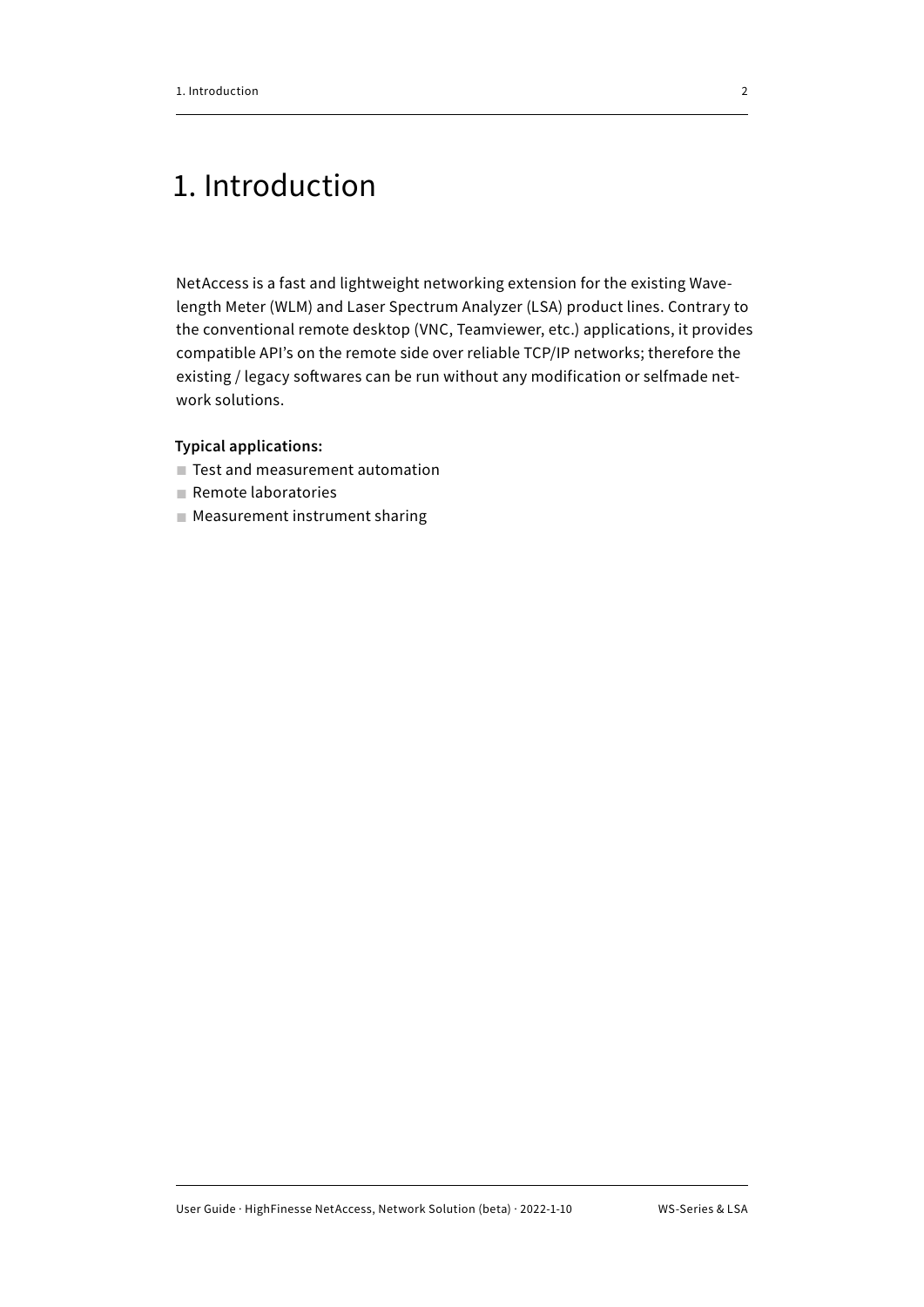#### <span id="page-5-0"></span>**1.1. Components**

NetAccess network solution is based on the Client-Server model and contains the following software components (highlighted in red):



User Guide · HighFinesse NetAccess, Network Solution (beta) · 2022-1-10 WS-Series & LSA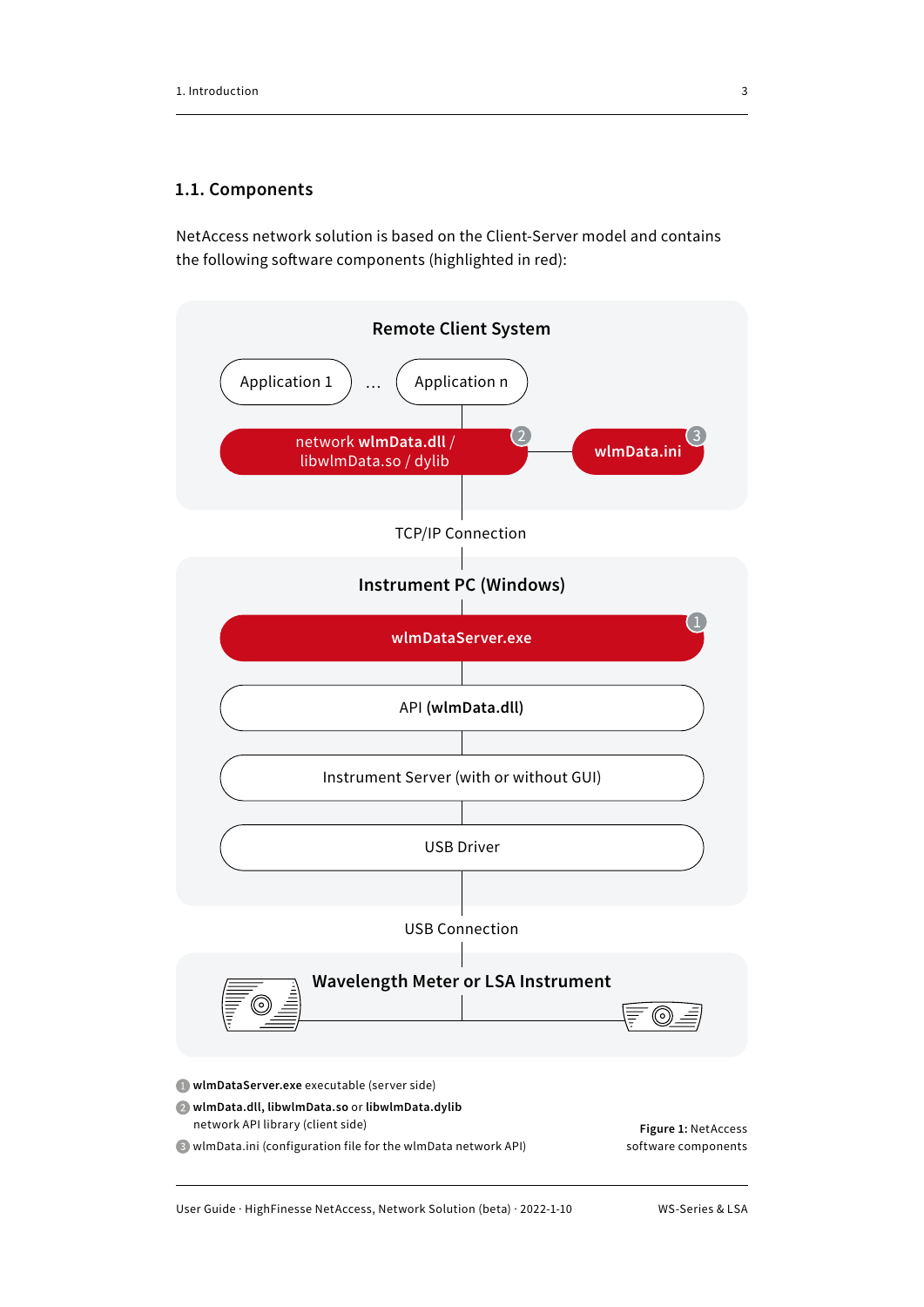# <span id="page-6-0"></span>2. Installation

# **2.1. Compatibility**

**The software components are tested on the following Operating systems and (architectures):**

- **wlmDataServer.exe** and **wlmData.dll:** Windows 10 (Intel 32/64 bit)
- **libwlmData.so:** Ubuntu 18.04 LTS / 20.04 LTS, Fedora 29 and Debian 9 (Intel 64 bit, ARM 32/64 bit: armv7l, aarch64)
- **libwlmData.dylib:** macOS Big Sur version 11.2.1 (Intel 64 bit)

The Linux ARM 32/64bit support makes possible to use single-board computers like RedPitaya, RaspberryPi or Nvidia Jetson family on client side.

# **2.2. Network Recommendation**

Virtual private network (VPN) or a separate Fast or Gigabit Ethernet measurement network segment is recommended by reason of security and performance.

# **2.3. Package Contents**

The installation package structured in the manner shown in Figure 2 (next page).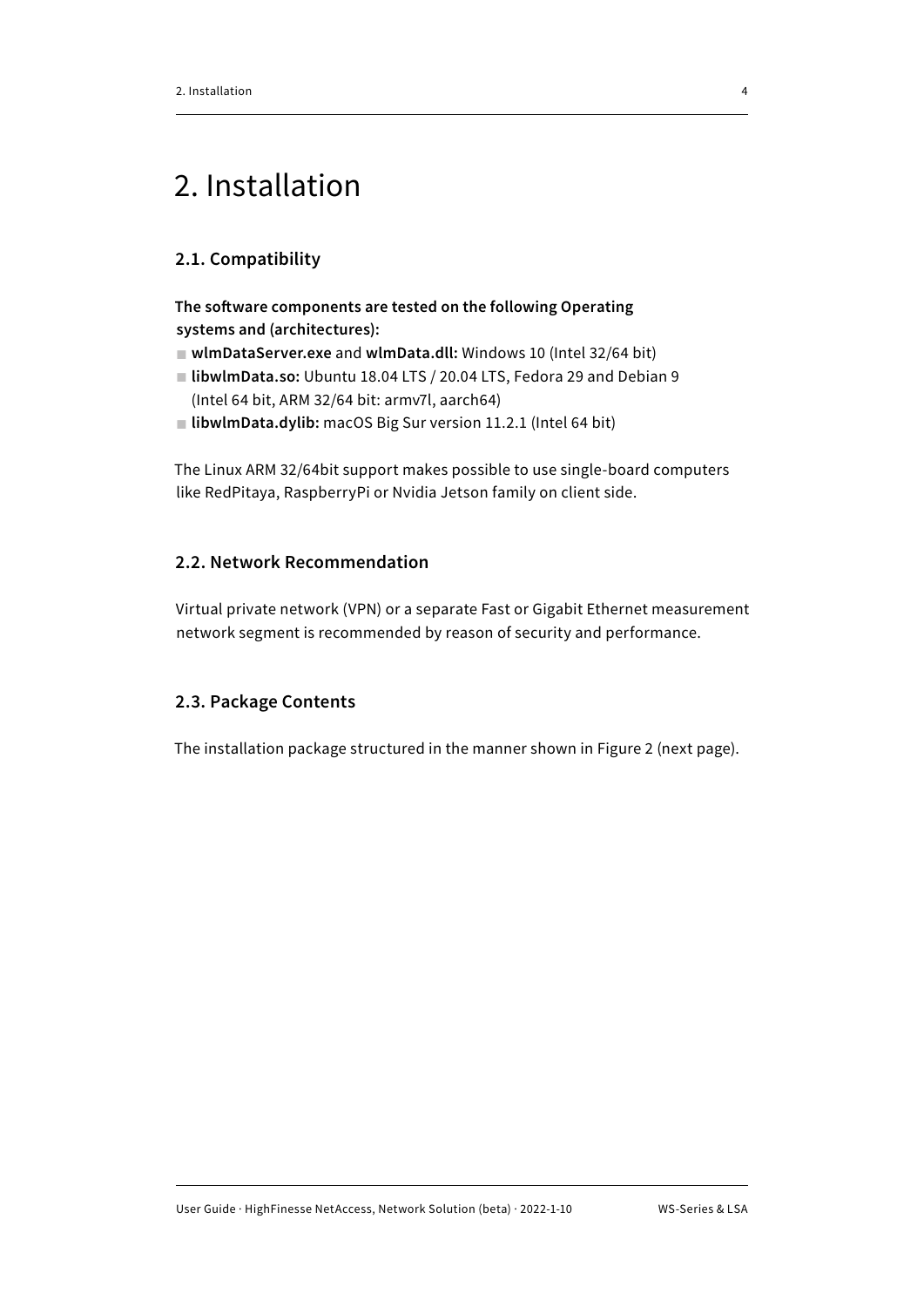<span id="page-7-0"></span>

**Figure 2:** Package contents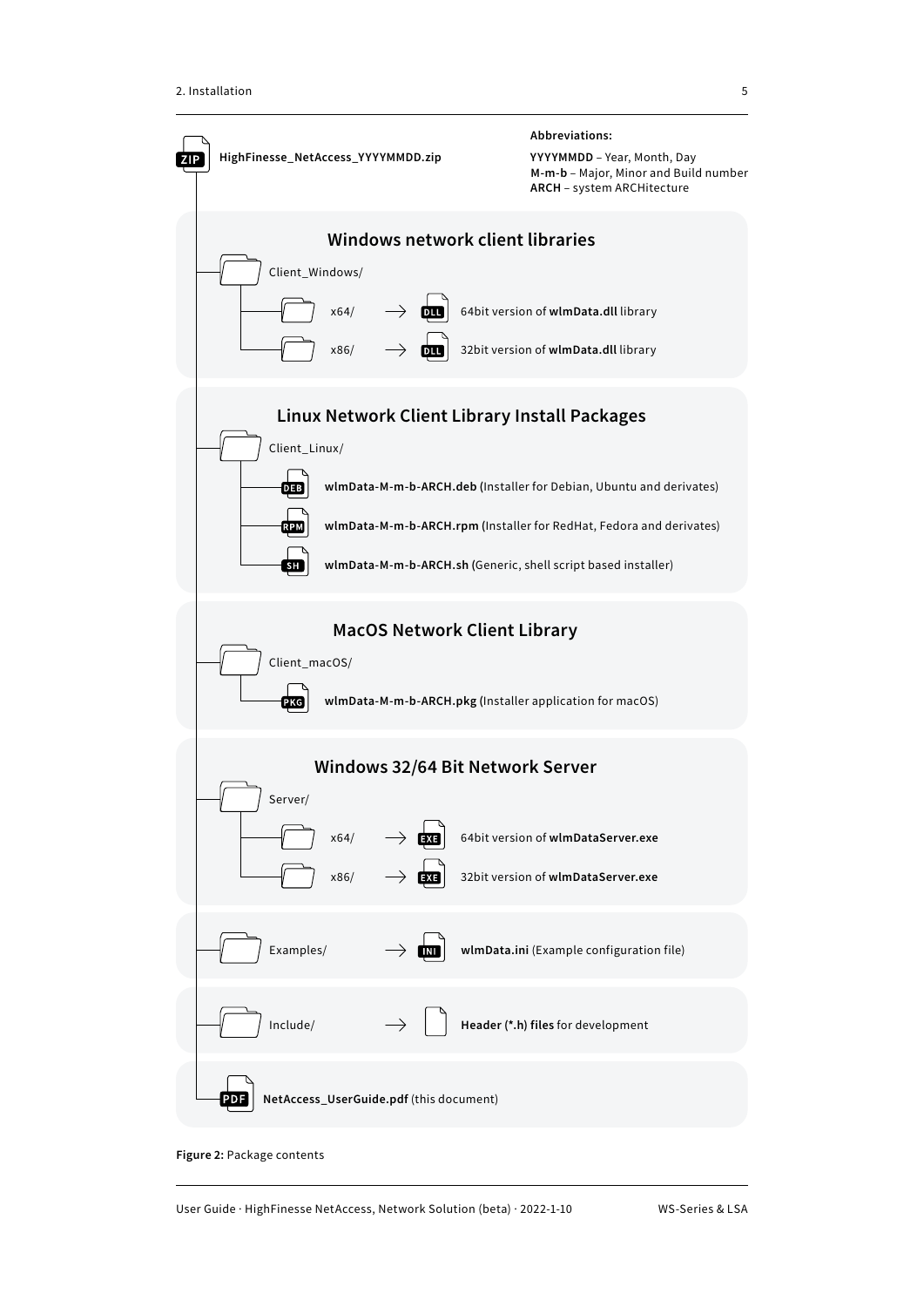### <span id="page-8-0"></span>**2.4. Server Side Installation**

#### **2.4.1. Prerequisites**

- 1. The proper 32/64 bit version of Visual C++ Redistributable for Visual Studio 2017 is required to run **wlmDataServer.exe:**
- vc\_redist.x86.exe (32 bit)
- **vc\_redist.x64.exe (64 bit)**

# https://support.microsoft.com/ [en-us/help/2977003/the-latest-supported-visual-c-downloads](https://support.microsoft.com/en-us/topic/the-latest-supported-visual-c-downloads-2647da03-1eea-4433-9aff-95f26a218cc0)

2. An installed Wavelength Meter (WLM) or Laser Spectrum Analyzer (LSA) software package

# **2.4.2. Server Side Installation**

The server side implemented as a portable application, and it can be run from any location. Copy the **wlmDataServer.exe** into a directory of choice on the Instrument PC. At the first start, allow the firewall access for the **wlmDataServer.exe** at the Windows Security Alert dialog.

# **2.5. Client Side Installation – Windows**

# **2.5.1. Prerequisites**

- 1. The proper version of Visual C++ Redistributable for Visual Studio 2017 is required to use networked version of **wlmData.dll:**
- vc\_redist.x86.exe (32 bit)
- vc\_redist.x64.exe (64 bit)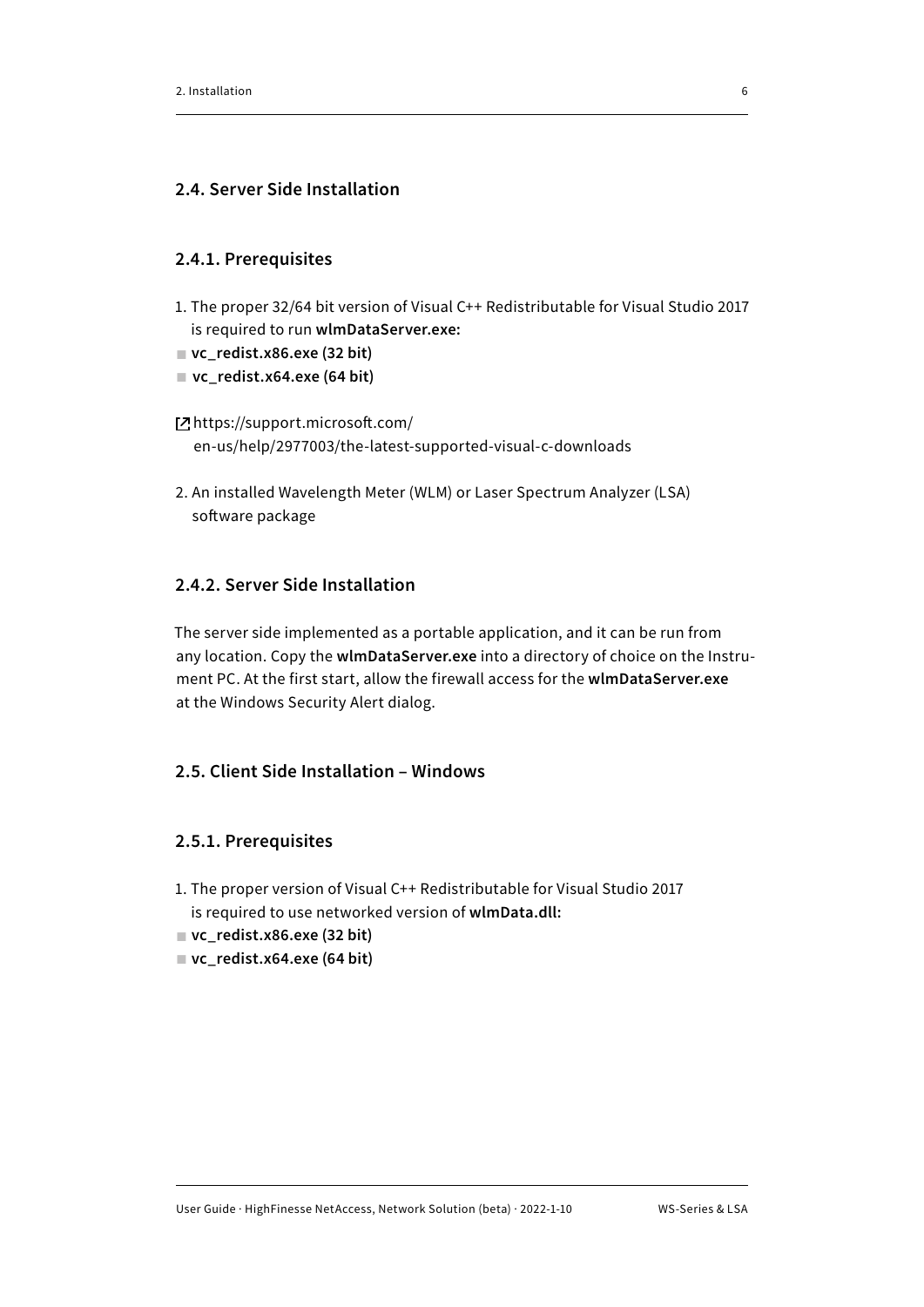#### <span id="page-9-0"></span>**2.5.2. System Wide Installation**

**In case of using 32 bit Windows operating system:**

Copy the 32 bit version of **wlmData.dll** into the folder:  **%SYSTEMROOT%\System32\**

**In case of using 64 bit Windows operating system:**

Copy the 32 bit version of **wlmData.dll** into the folder:  **%SYSTEMROOT%\SysWoW64\**

Copy the 64 bit version of **wlmData.dll** into the folder:  **%SYSTEMROOT%\System32\**

# **Please note:**

**32/64-bit versions of wlmData.dll** are interoperable with **32/64 bit wlmDataServer.exe**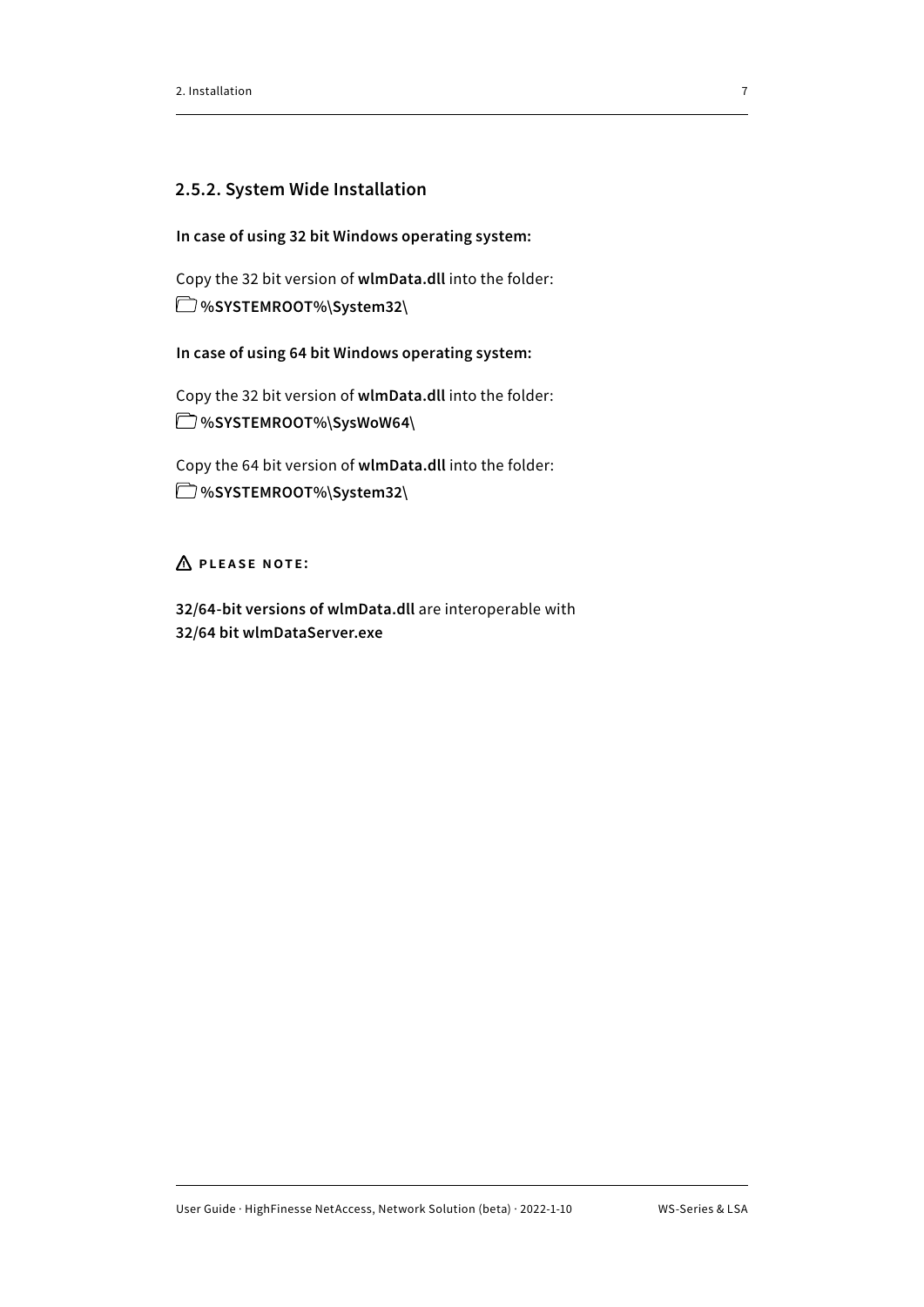# <span id="page-10-0"></span>**2.6. Client Side Installation – Linux**

#### **2.6.1. System Wide Installation**

The system wide deployment requires root privileges / password. Copy the **appropriate deb / rpm / sh package** into the home directory and use the following command from terminal prompt:

#### ■ **Debian, Ubuntu or derivative distributions:**

```
[user@host]$ su
Password:
[root@host]# dpkg -i ./wlmData-M-m-b-ARCH.deb
[root@host]# exit
```
#### ■ **RedHat, Fedora or derivative distributions:**

[user@host]\$ su Password: [root@host]# rpm -i ./wlmData-M-m-b-ARCH.deb [root@host]# exit

```
■ In generic case:
```

```
[user@host]$ su
Password:
[root@host]# chmod +x ./wlmData-M-m-b-ARCH.sh
[root@host]# ./wlmData-M-m-b-ARCH.sh –prefix=/usr –exclude-subdir
[root@host]# exit
```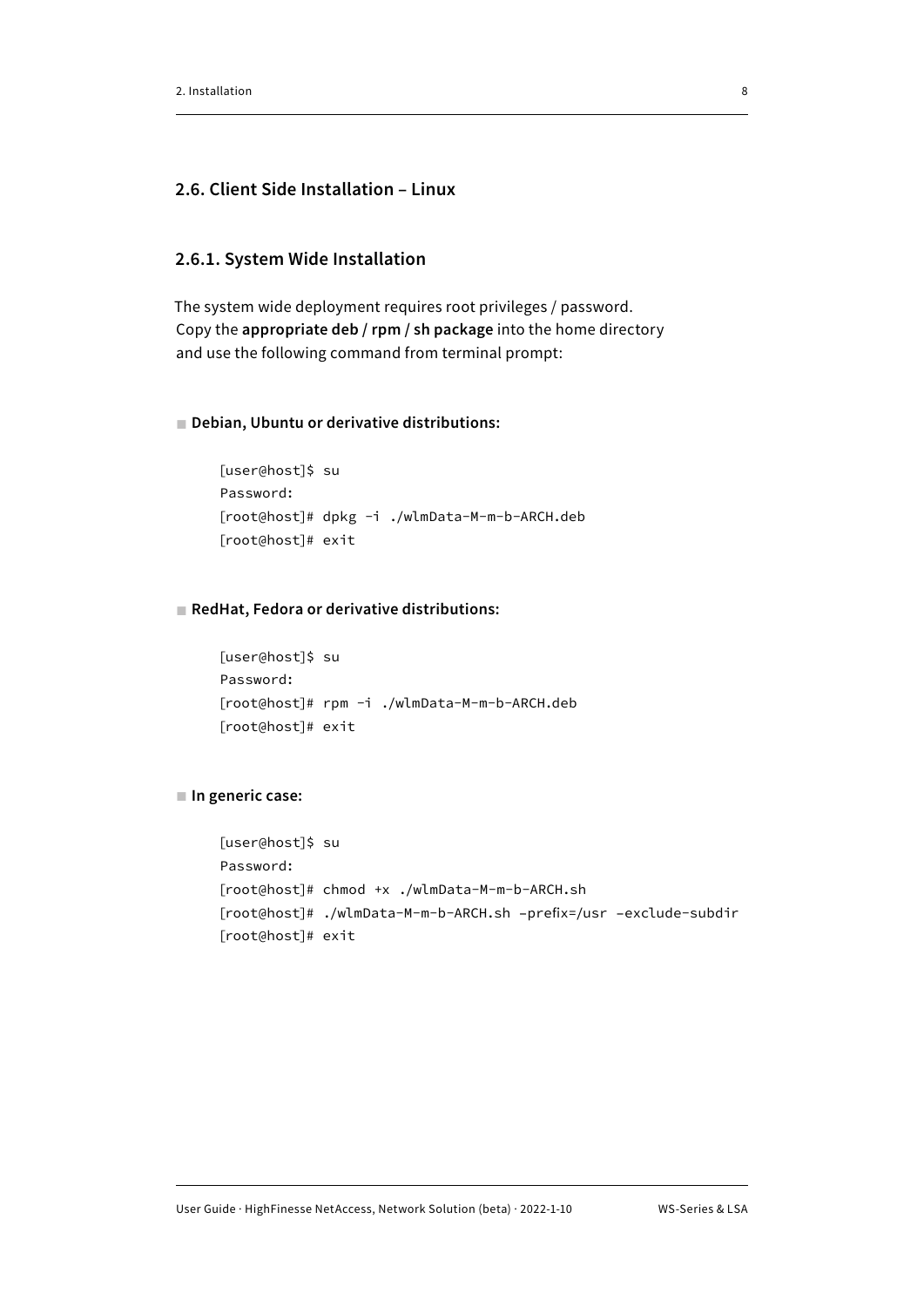### <span id="page-11-0"></span>**2.6.2. User level Installation**

Without root permissions the client library can be deployed to the user's home directory.

Copy the appropriate **deb / rpm / sh package** into the home directory and use the following command from terminal prompt:

#### ■ **Debian, Ubuntu or derivative distributions:**

```
dpkg -x ./wlmData-M-m-b-ARCH.deb ./
```
■ **RedHat, Fedora or derivative distributions:**

```
rpm2cpio ./wlmData-M-m-b-ARCH.deb | cpio -i -d
```
#### ■ **In other case:**

```
chmod +x ./wlmData-M-m-b-ARCH.sh
./wlmData-M-m-b-ARCH.sh –prefix=./usr –exclude-subdir
```
# **Please note:**

32/64 bit of **wlmData.so** is interoperable with 32/64 bit **wlmDataServer.exe**

# **2.7. Client side installation – macOS**

- The installation requires Admin user / password.
- Copy the w**lmData-M-m-b-ARCH.pkg** installer package to the computer.
- Double click on package icon and follow the instructions of GUI based installer.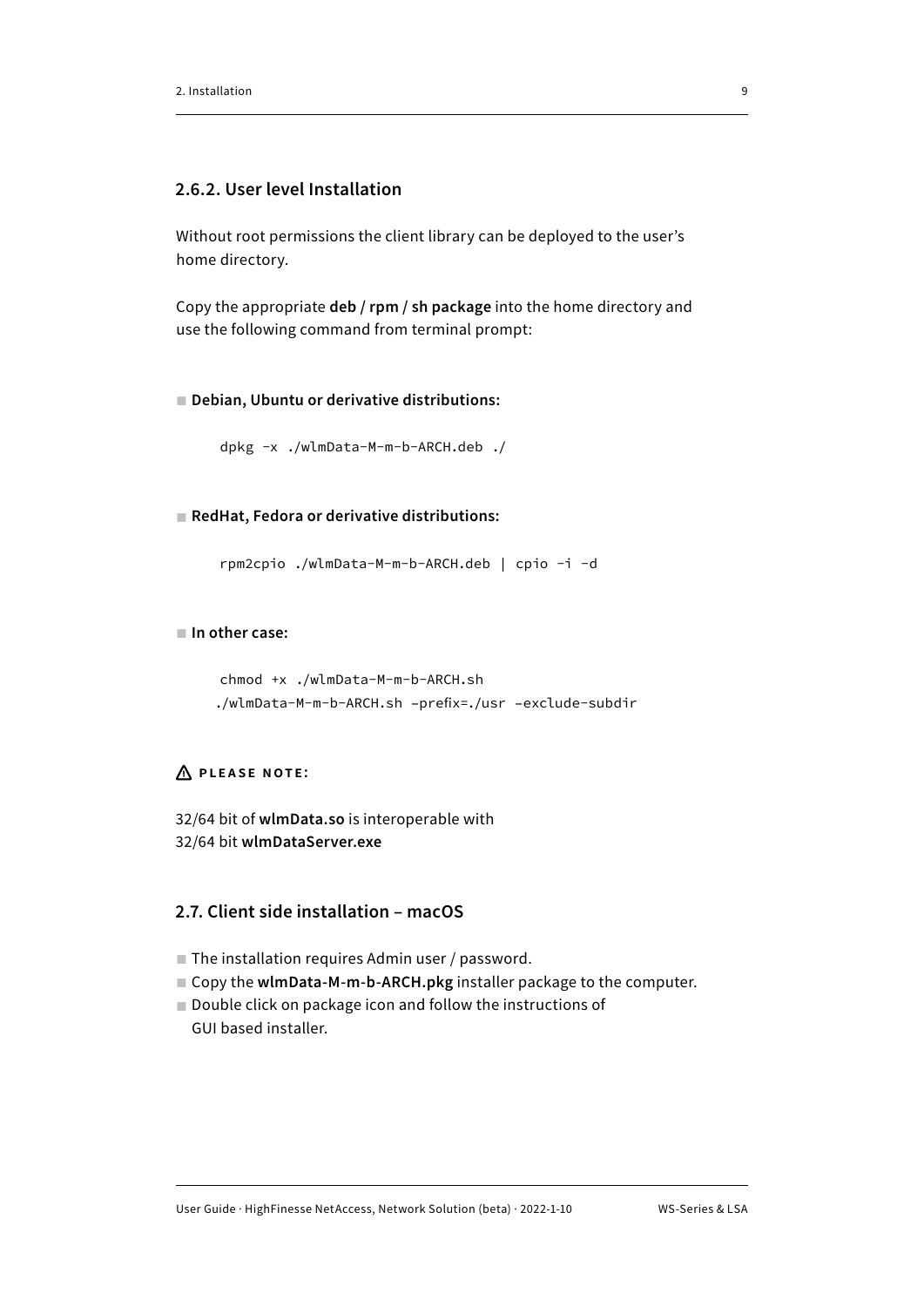# <span id="page-12-0"></span>3. Operation

# **3.1. Server (Instrument) Side**

The server side of the solution is the **wlmDataServer.exe** program. Starting without any additional parameter it will listen on TCP port 7171 and 7172, IPv4/6 addresses of using all available network interfaces including the loopback adapter (127.0.0.1/::1).

The default behaviour can be modified by the following command line parameters and switches:

```
/p<Set/Get function TCP port>
/c<CallBack function TCP port>
/a<IPv4/6 address>
/v<verbosity level [0-6]>
/? Usage
```
#### **Verbosity levels are:**

| Cfg.           | Level        | Description                                                 |
|----------------|--------------|-------------------------------------------------------------|
| $\mathbf 0$    | <b>NONE</b>  | No messages                                                 |
| $\mathbf{1}$   | FATAL        | Any error that makes impossible the application run         |
| 2              | ERROR        | Any error that prevents the network service                 |
| 3              | WARNING      | Potential problems                                          |
| $\overline{4}$ | <b>INFO</b>  | Useful information about normal operation (Default setting) |
| 5              | <b>DEBUG</b> | Displays API function calls                                 |
| 6              | TRACE        | Most detailed, protocol level information for debugging     |

**Table 1:** Server side verbosity levels

Find an example on the next page (Figure 3).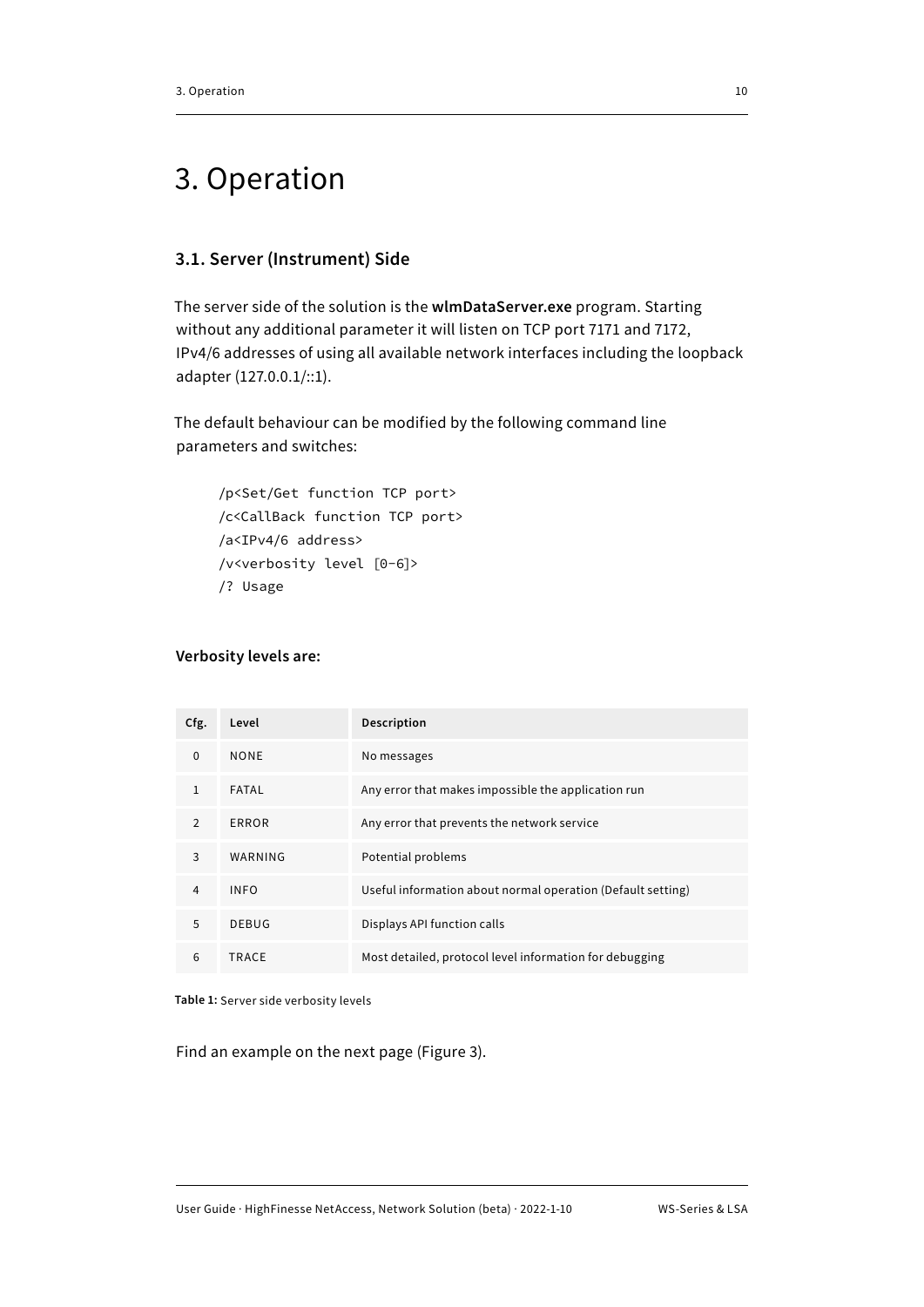#### <span id="page-13-0"></span>**example:**

**wlmDataServer.exe** to be listening on 192.168.88.10 IPv4 address using 3132, 3133 TCP ports, verbosity level: debug.

```
wlmDataServer.exe /p3132 /c3133 /a192.168.88.10 /v5
```

| <b>ELE</b> Command Prompt - wimDataServer.exe /p3132/c3133/a192.168.88.10/v5                   |  |        |
|------------------------------------------------------------------------------------------------|--|--------|
|                                                                                                |  | $\sim$ |
| C:\HighFinesse>wlmDataServer.exe /p3132 /c3133 /a192.168.88.10 /v5                             |  |        |
| DEBUG [2021-11-11 10:11:31 UTC+0100]: socket: 884 created successfully, address family: 2.     |  |        |
| DEBUG [2021-11-11 10:11:31 UTC+0100]: socket: 136 created successfully, address family: 2.     |  |        |
| INFO [2021-11-11 10:11:31 UTC+0100]: Server version 7.64.263.4 (Beta), PID: 18372 is listening |  |        |
| on IPv4 address: 192.168.88.10, TCP ports: 3132, 3133; exit: CTRL-C.                           |  |        |
|                                                                                                |  |        |

**Figure 3:** Starting wlmDataServer.exe with parameters

#### **Please note:**

Unique port numbers must be used for each server instances.

#### **3.2. Network Client Library**

#### **3.2.1. Compatibility**

The network version of the wlmData.dll (Windows) libwlmData.so (Linux) or libwlmData.dylib (macOS) is designed to be drop-in compatible with the original API, and can be re-used by existing code or applications without modification.

#### **Compatible features:**

- Full support of Set/Get functions.
- Full support of user defined CallbackProc/CallbackProcEx procedures.
- Full support of raw data transfer GetPattern(), GetAnalysis().. functions.

# **Please note:**

For the detailed API information please refer to the instrument's User Manual.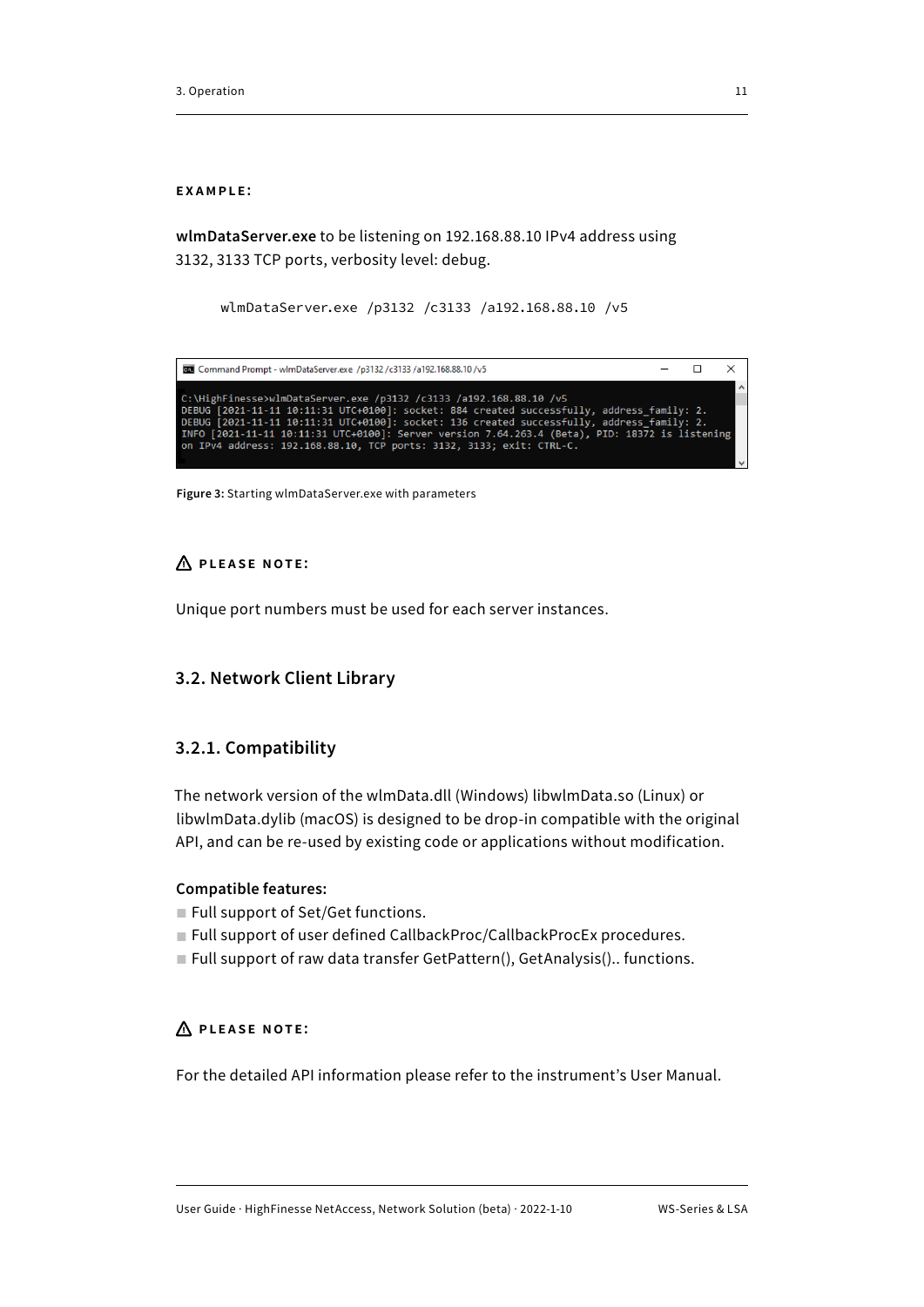# <span id="page-14-0"></span>**3.2.2. Error Signaling Modes**

To ensure the highest level of compatibility with existing applications, there is no network error specific return code in the API. Network error detection can be done in the following ways:

| Cfg.         | Mode        | Description                                                  |
|--------------|-------------|--------------------------------------------------------------|
| $\Omega$     | <b>NONF</b> | Errors are discarded                                         |
|              | LOG.        | Errors are sent to the Logging system (see bellow)           |
| <sup>2</sup> | DIALOG      | Errors are be displayed as a Dialog Box (Windows only)       |
| 4            | CALLBACK    | Errors are signaled via user provided callback function      |
| 8            | EXIT        | Application will be terminated with error specific exit code |

**Table 2:** Error signaling mode configuration codes (bit fields)

# **Please note:**

Configuration codes are bit fields, more signaling modes can be used in parallel.

# **Default configuration:**

The default setting for error signaling is LOG + EXIT (1+8=9) which can be modified in **wlmData.ini.**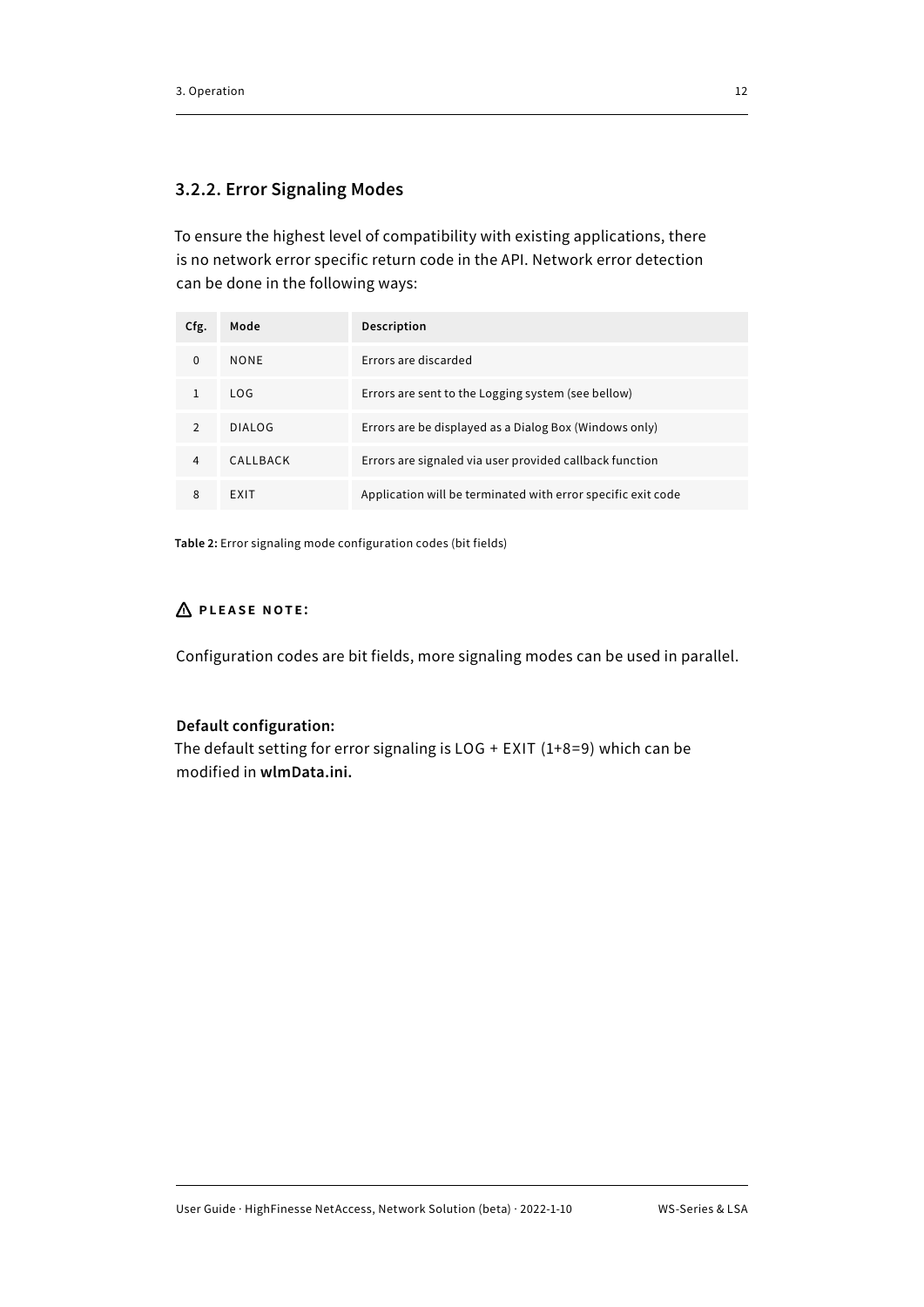### <span id="page-15-0"></span>**3.2.3. Error Identification**

The network client library uses triplets for identifying **Cause, Source** and **Error code** of the problem.

#### **Cause IDs:**

| ID             | Mode                | Description                                              |
|----------------|---------------------|----------------------------------------------------------|
| 2              | <b>SEND NETOWRK</b> | Socket function send() returned with error code          |
| 3              | SEND_SIZE           | Socket function send() transferred wrong number of bytes |
| 4              | <b>RECV NETWORK</b> | Socket function recv() returned with error code          |
| 5              | RECV SIZE           | Socket function recv() transferred wrong number of bytes |
| 6              | SESSION ID          | Session ID check failed                                  |
| $\overline{7}$ | MAGIC NUMBER        | Protocol specific magic number check failed              |
| 8,9            |                     | Reserved for future usage                                |
| 10             | CONN NETWORK        | Socket function connect() returned with error code       |

**Table 3:** Error cause IDs

#### **Source IDs:**

Source IDs are unique to API functions. For the full list of Source IDs please refer to the **wlmDataNetworkConstants.h** header file.

#### **Error codes:**

| Cause                                          | Error code                                                                  |
|------------------------------------------------|-----------------------------------------------------------------------------|
| SEND NETOWRK,<br>RECV NETWORK,<br>CONN NETWORK | Socket (OS) specific return code of<br>connect(), send() or recv() function |
| SEND SIZE, RECV SIZE                           | Number of transferred bytes                                                 |
| SESSION ID                                     | Client side session ID                                                      |
| MAGIC NUMBER                                   | Client side magic number                                                    |

**Table 4:** Error codes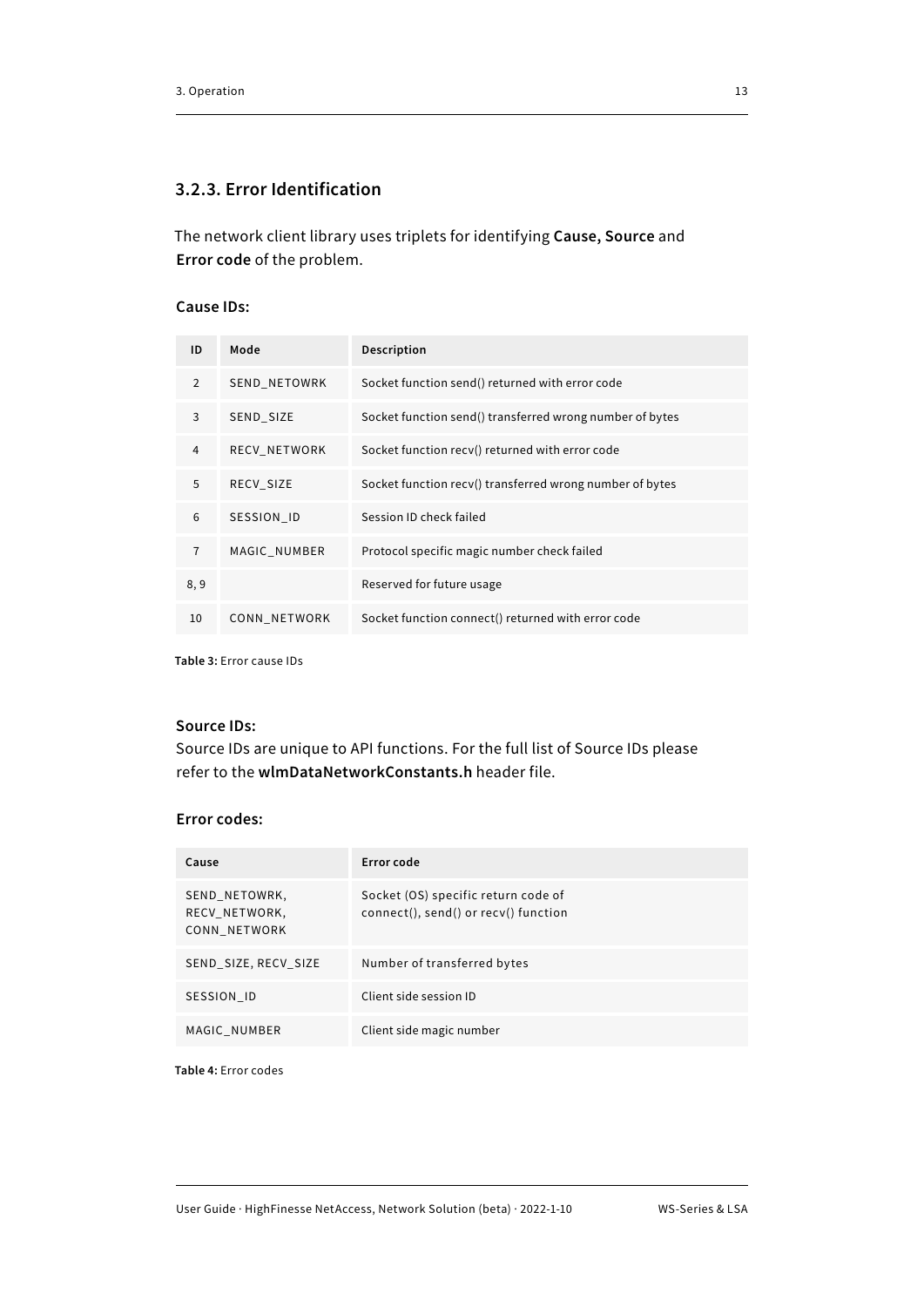### <span id="page-16-0"></span>**3.2.4. Log Levels**

The logging feature uses verbosity levels as the server side:

| Cfg.           | Level        | Description                                             |
|----------------|--------------|---------------------------------------------------------|
| $\mathbf 0$    | <b>NONE</b>  | No messages                                             |
| 1              | FATAL        | Any error that makes impossible the application run     |
| $\overline{2}$ | ERROR        | Any error that prevents the network service             |
| 3              | WARNING      | Potential problems                                      |
| $\overline{4}$ | <b>INFO</b>  | Useful information about normal operation               |
| 5              | <b>DEBUG</b> | Detailed information for debugging                      |
| 6              | TRACE        | Most detailed, protocol level information for debugging |

**Table 5:** Client side verbosity levels

#### **Default configuration:**

The default loglevel is WARNING (3), which can be modified in **wlmData.ini.**

#### **3.2.5. Log Modes**

The network client library has logging feature which uses any combination of the followings outputs:

| Cfg.     | Mode          | <b>Description</b>                                           |
|----------|---------------|--------------------------------------------------------------|
| $\Omega$ | <b>NONF</b>   | Messages are discarded                                       |
| 1        | <b>STDFRR</b> | Messages will be sent to the Standard Error Output           |
| 2        | STDOUT        | Messages will be sent to the Standard Output                 |
| 4        | <b>DIALOG</b> | Messages will be displayed as a Dialog Box (Windows only)    |
| 8        | CALLBACK      | Messages are transferred via user provided callback function |

**Table 6:** Log mode configuration codes (bit fields)

#### **Default configuration:**

The default logging output is STDERR (1). The default setting can be modified in **wlmData.ini.**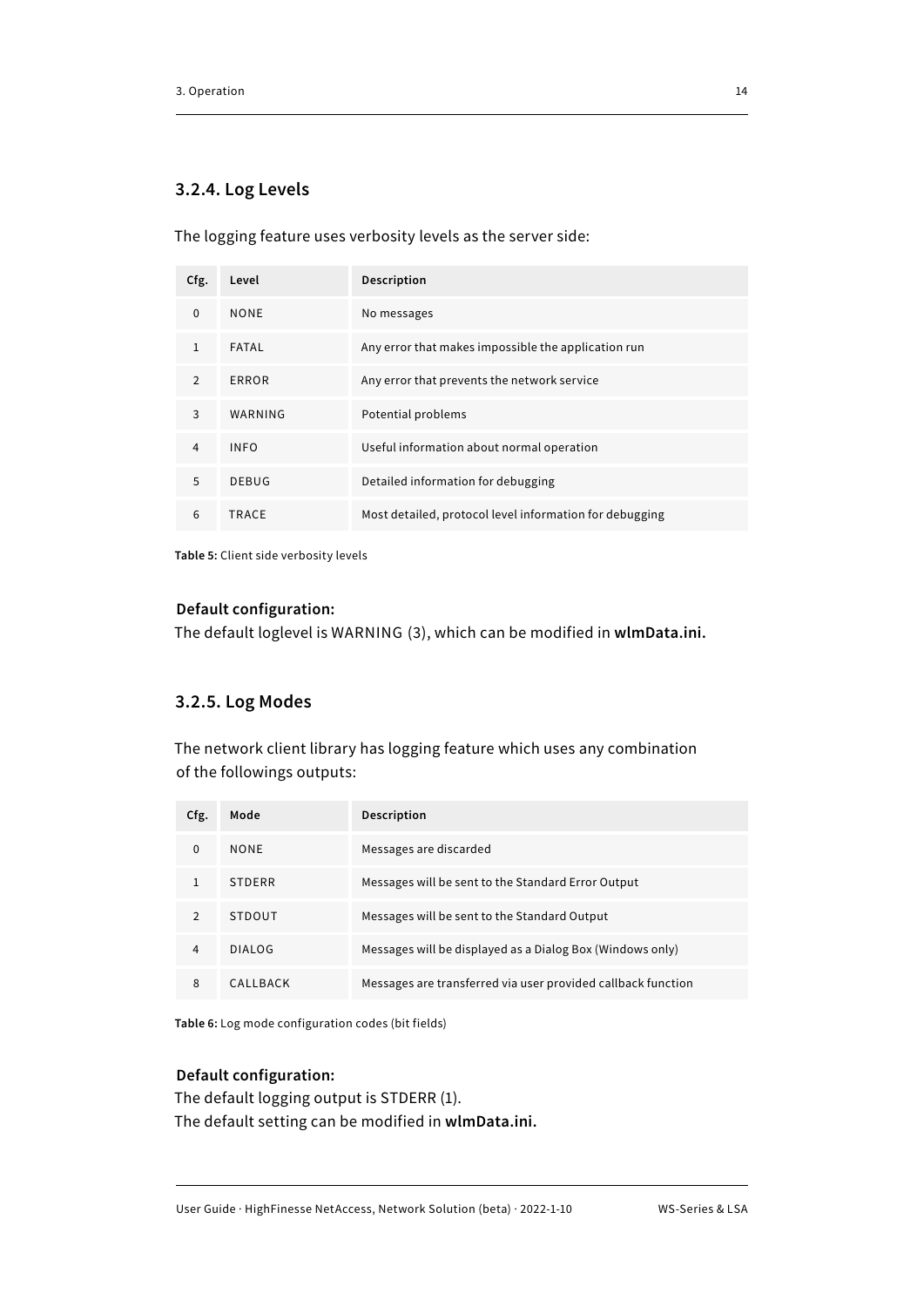### <span id="page-17-0"></span>**3.2.6. User Provided Callback Functions**

The log and error behavior of the network API library can be customized by user-specified callback functions. Attaching and detaching is done by the appropriate Mode parameter of the Instantiate() API function.

long Instantiate(long RFC, long Mode, long \*P1, long P2);

#### **Parameters for attaching / detaching callbacks:**

| RFC:  | Use cInstNotification constant       |
|-------|--------------------------------------|
| Mode: | cNotifyInstallLogEvent<br>$= 1000$   |
|       | cNotifyInstallErrorEvent<br>$= 1001$ |
|       | cNotifyRemoveLogEvent<br>$= 1002$    |
|       | cNotifyRemoveErrorEvent<br>$= 1003$  |
| P1:   | Pointer to the callback function     |
| P2:   | Don't Care, can be set to zero       |

# **Return value:**

Function returns 1 in the case of success, otherwise 0.

#### **3.2.6.1. Log Callback Function**

#### **Declaration:**

void vLogCallBack(int32\_t xVerbosityLevel, const char\* pcLogMessage);

#### **Parameters:**

| xVerbosityLevel: | Numerical code of Log-event<br>severity (see section: 3.2.4.)                                |
|------------------|----------------------------------------------------------------------------------------------|
| pcLogMessage:    | Pointer to the log message string terminated<br>with zero, with maximum length of 1024 bytes |

#### **Return value:**

vLogCallBack() function has no return value.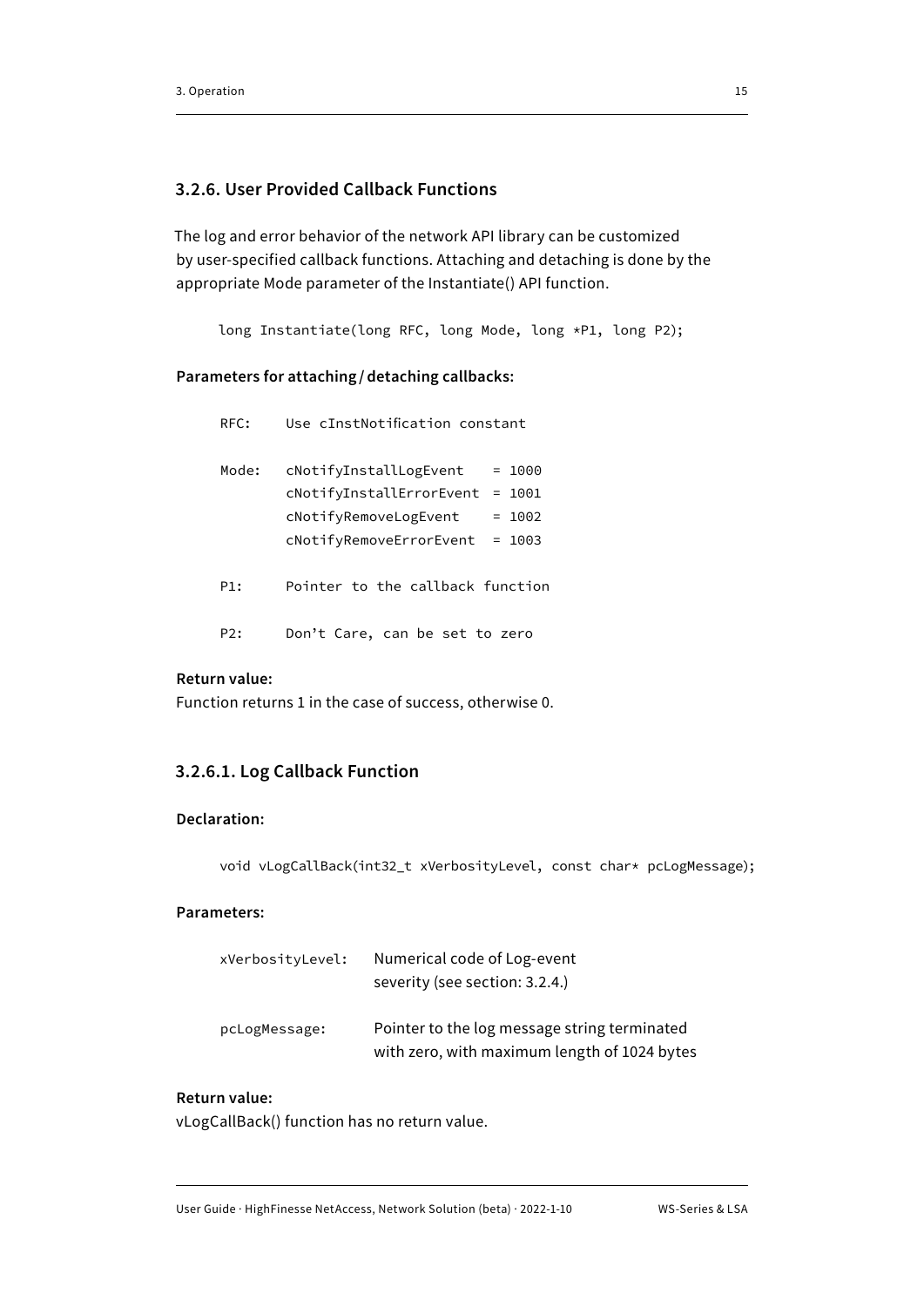# **3.2.6.2. Error Callback Function**

### **Declaration:**

void vErrorCallBack(int32\_t xCause, int32\_t xSource, int32\_t xCode);

#### **Parameters:**

| xCause: | Numerical code of error cause (see section: 3.2.3.)      |
|---------|----------------------------------------------------------|
|         | xSource: Unique ID of error source (see section: 3.2.3.) |
| xCode:  | Cause and OS dependent error code (see section: 3.2.3)   |

#### **Return value:**

vErrorCallBack() function has no return value.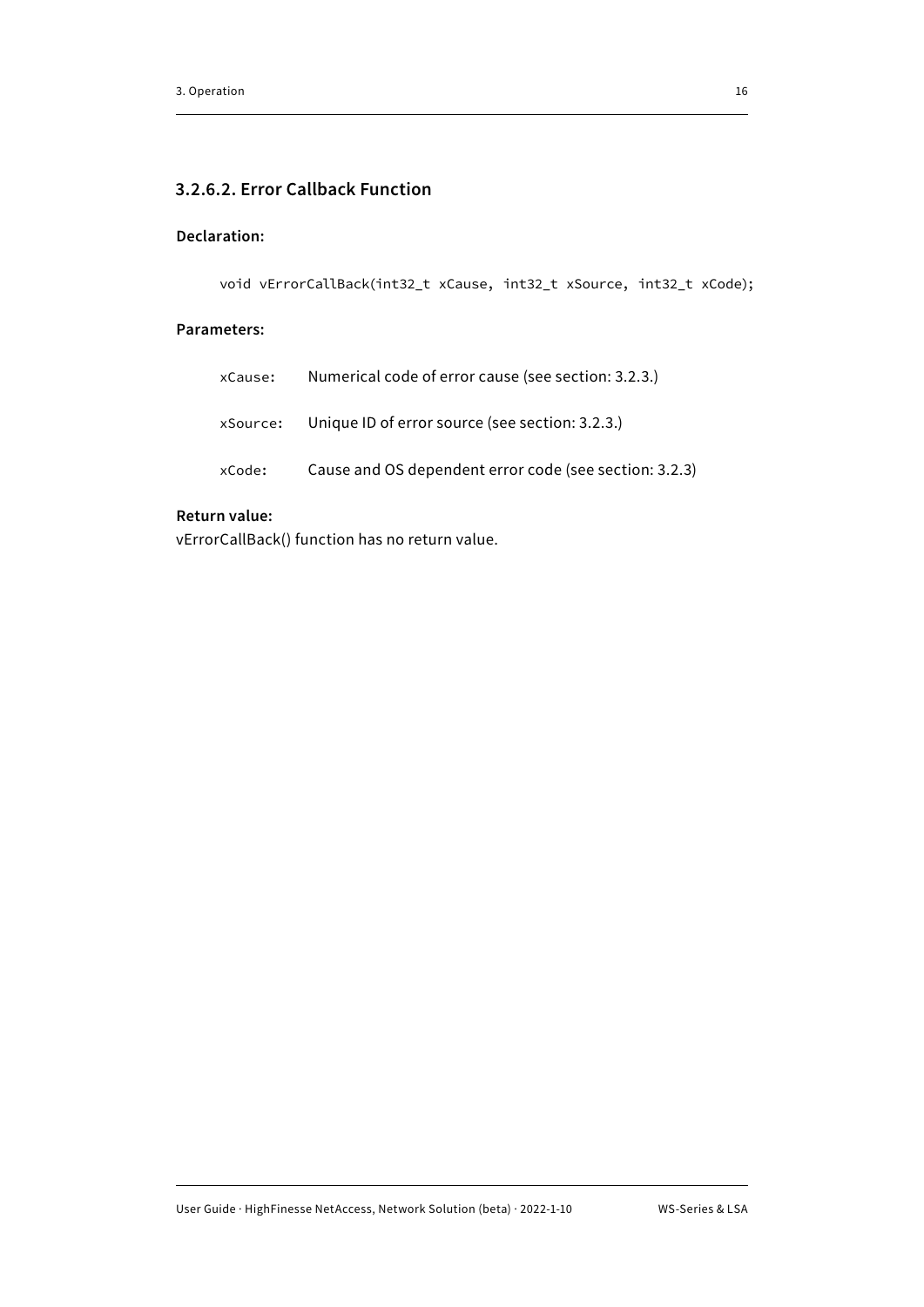### <span id="page-19-0"></span>**3.2.7. Network connection control**

By default, the network API library automatically initiates, maintains and closes the network connection to the server (autoconnect = 1), which works well for the vast majority of applications. In other cases, the connection state and parameters can be controlled manually (autoconnect = 0) using the Instantiate() function.

long Instantiate(long RFC, long Mode, long \*P1, long P2);

### **Parameters for network connection control:**

| RFC:  | Use $cInstNetworkControl = 6 constant$                                                                                                                      |  |  |
|-------|-------------------------------------------------------------------------------------------------------------------------------------------------------------|--|--|
| Mode: | cSetConnectState = 1000<br>$cGetConnectState = 1001$<br>cSetParameter = 1002<br>$cGetParameter = 1003$                                                      |  |  |
| P1:   | Pointer to the parameter, direction and type<br>depends on Mode parameter. Please refer to the<br>wlmDataNetworkConstants.h header file for the<br>details. |  |  |
| P2:   | Don't Care, can be set to zero                                                                                                                              |  |  |

#### **Return value:**

Function returns 1 in the case of success, otherwise 0.

# **Please note:**

The modified connection parameters will be applied at next connection attempt.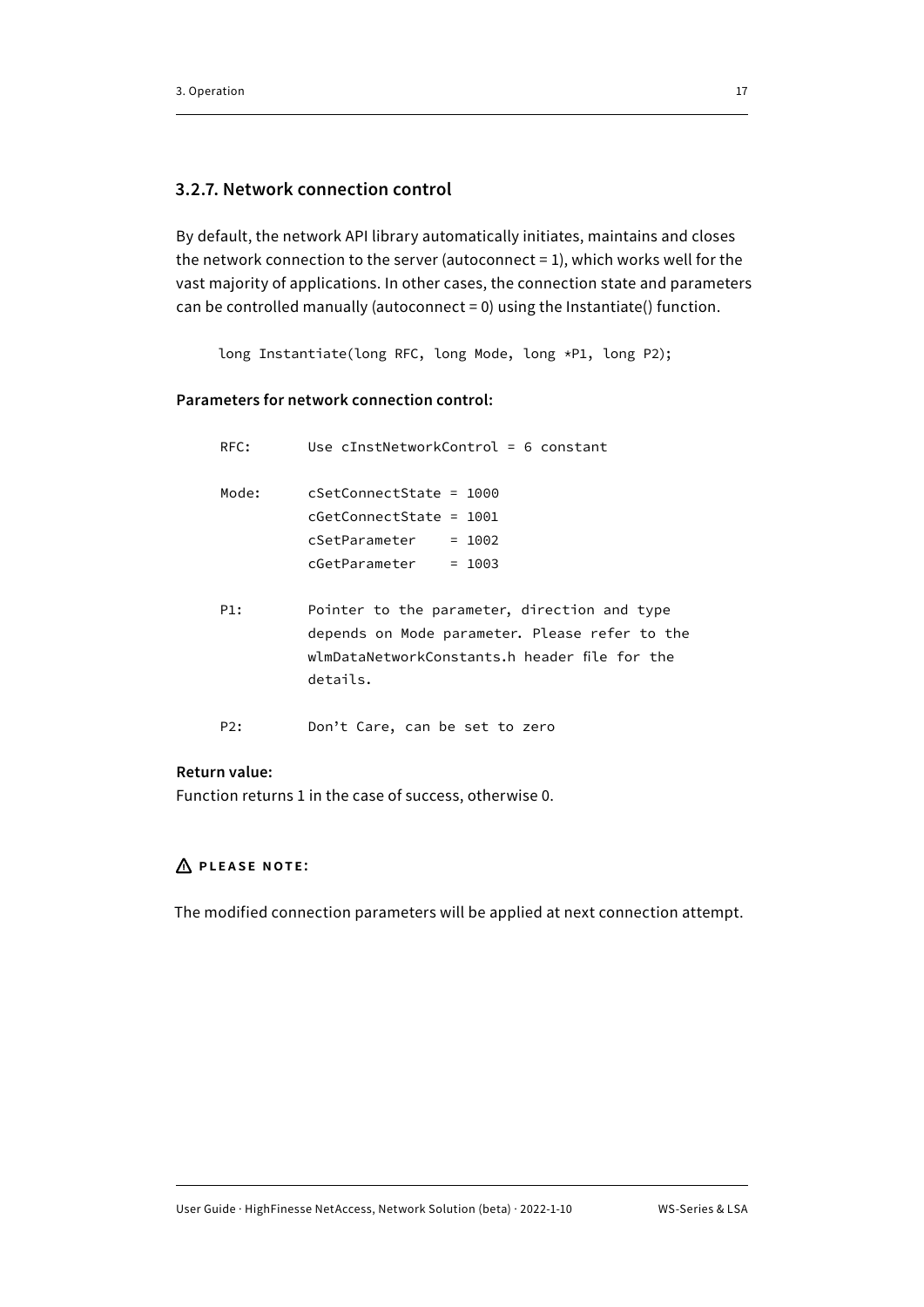### <span id="page-20-0"></span>**3.3. wlmData.ini Configuration File**

**wlmData.ini** is optional and contains application level configuration for the networked API library.

# **3.3.1. Search Path and Order – Windows**

Search path order for the wlmData.ini file on Windows operating systems:

- 1. Application startup directory
- 2. DLL's directory
- 3. %LOCALAPPDATA%\HighFinesse\wlmData\**wlmData.ini**

# **3.3.2. Search Path and Order – Linux and macOS**

Search path order for the wlmData.ini file on Linux operating systems:

- 1. Application startup directory
- 2. \$HOME/.config/HighFinesse/**wlmData.ini**
- 3. /etc/HighFinesse/**wlmData.ini**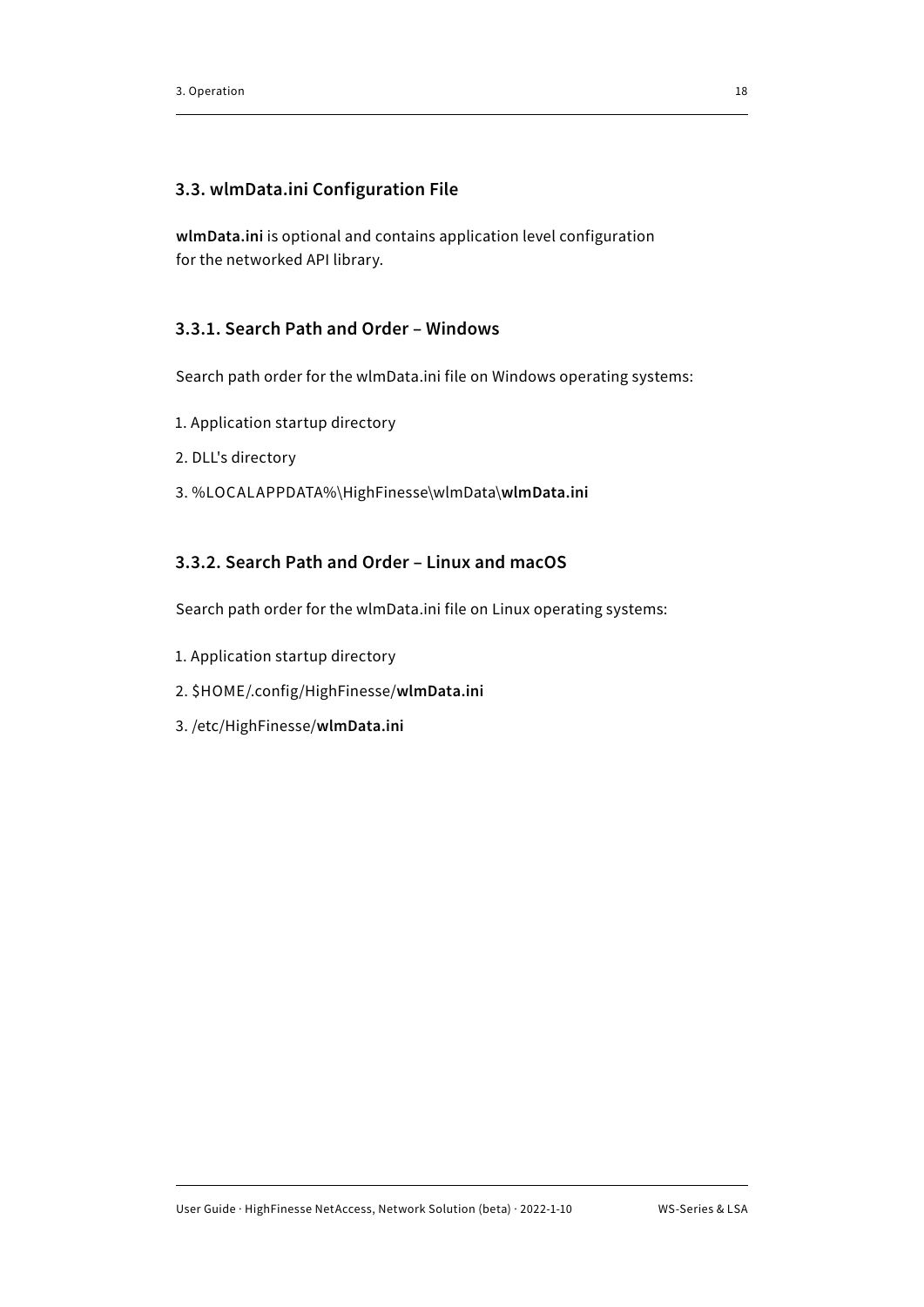### <span id="page-21-0"></span>**3.3.3. File Format**

**wlmData.ini** is a human readable configuration file that follows the widely used informal ini file standard with **properties** and **sections.**

#### **Comments:**

Comment lines are ignored and can be marked with semicolon  $($ ;) at the beginning of the line.

```
; Comment line will be ignored
```
#### **General property syntax:**

Every property has a name and value filed. Fields are case sensitive and delimited by equals sign  $( = )$ 

; Property field with name and value name = value

#### **General section syntax:**

name1 = valueC name2 = valueD

Property fileds can be grouped into sections, which are to be defined with square brackets:

```
; Section1 contains name1 and name2 property fields.
[Section1]
name1 = valueA
name2 = valueB
; Section2 contains name1 and name2 property fields with
different values.
[Section2]
```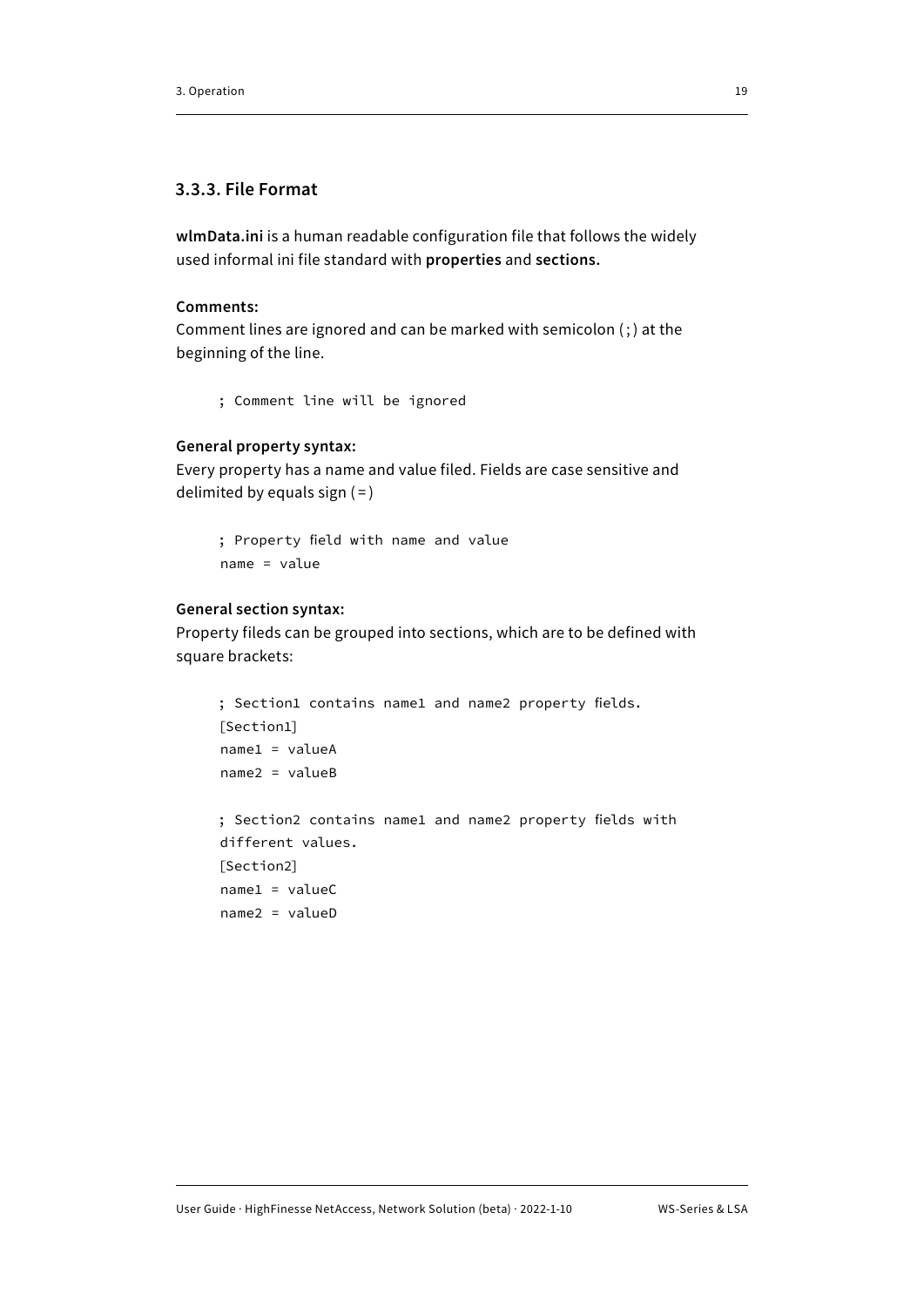#### <span id="page-22-0"></span>**3.4. Settings**

The following predefined properties and section names can be used in the **wlmData.ini:**

#### **Properties:**

| Name        | <b>Values</b>              | <b>Default</b> | Description                                               |
|-------------|----------------------------|----------------|-----------------------------------------------------------|
| version     | [4 6 46 64]                | 4              | prefered IP version if hostname is given                  |
| address     | IPv4 IPv6 name             | 127.0.0.1      | IPv4/6 address or hostname of the wimData server          |
| port        | $[0 - 65535]$              | 7171           | Set/Get function TCP port number                          |
| port2       | $[0 - 65535]$              | 7272           | Callback function port number                             |
| offload     | $\lceil 0 \rceil 1 \rceil$ | $\Omega$       | Client side offload of Convert() functions [0-off   1-on] |
| errormode   | $[0 - 15]$                 | 9              | Selected error mode(s) (see section: 3.2.2.)              |
| logmode     | $[0 - 15]$                 | 5              | Selected log mode(s) (see section: 3.2.5.)                |
| loglevel    | $[0 - 6]$                  | 3              | Selected loglevel (see section: 3.2.4.)                   |
| autoconnect | [0 1]                      | $\mathbf{1}$   | Server connection method (see section 3.2.7)              |

**Table 7:** wlmData.ini defined property names

#### **Sections:**

**wlmData.ini** uses sections for application name based configuration. The "default" section fits all programs, otherwise use the application name for the specific settings.

; default settings for all application [default] address = 192.168.88.10 ; Settings for Longterm.exe application [Longterm.exe] address = 192.168.88.12 loglevel = 6

#### **Default configuration:**

By default the networked client library tries to connect to a local server over IP 127.0.0.1, using TCP ports: 7171 and 7172.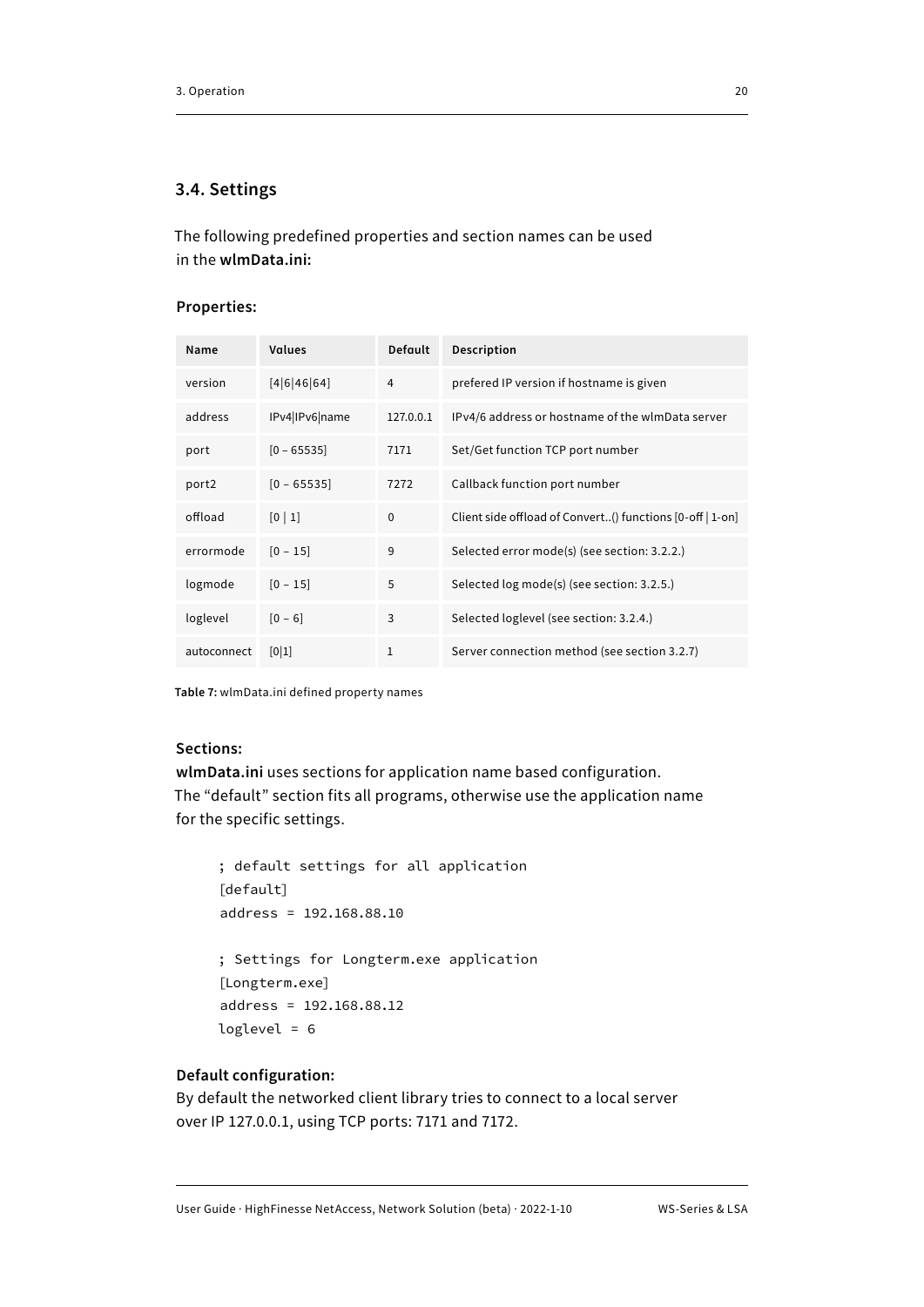# <span id="page-23-0"></span>4. Configuration Examples

#### **4.1. Scenario 1 – Instrument Sharing**

The Wavelength Meter is shared on the measurement network (192.168.10.0/24) by the Instrument PC. The WLM can be used by more clients in time multiplex way, the second client can be connected after the disconnection of the first client.



**Figure 4:** Scenario 1 – instrument sharing

#### **Instrument PC configuration:**

Start the **wlmDataServer.exe** on the instrument server without any additional command line switches.



**Figure 5:** Starting wlmDataServer.exe with no parameters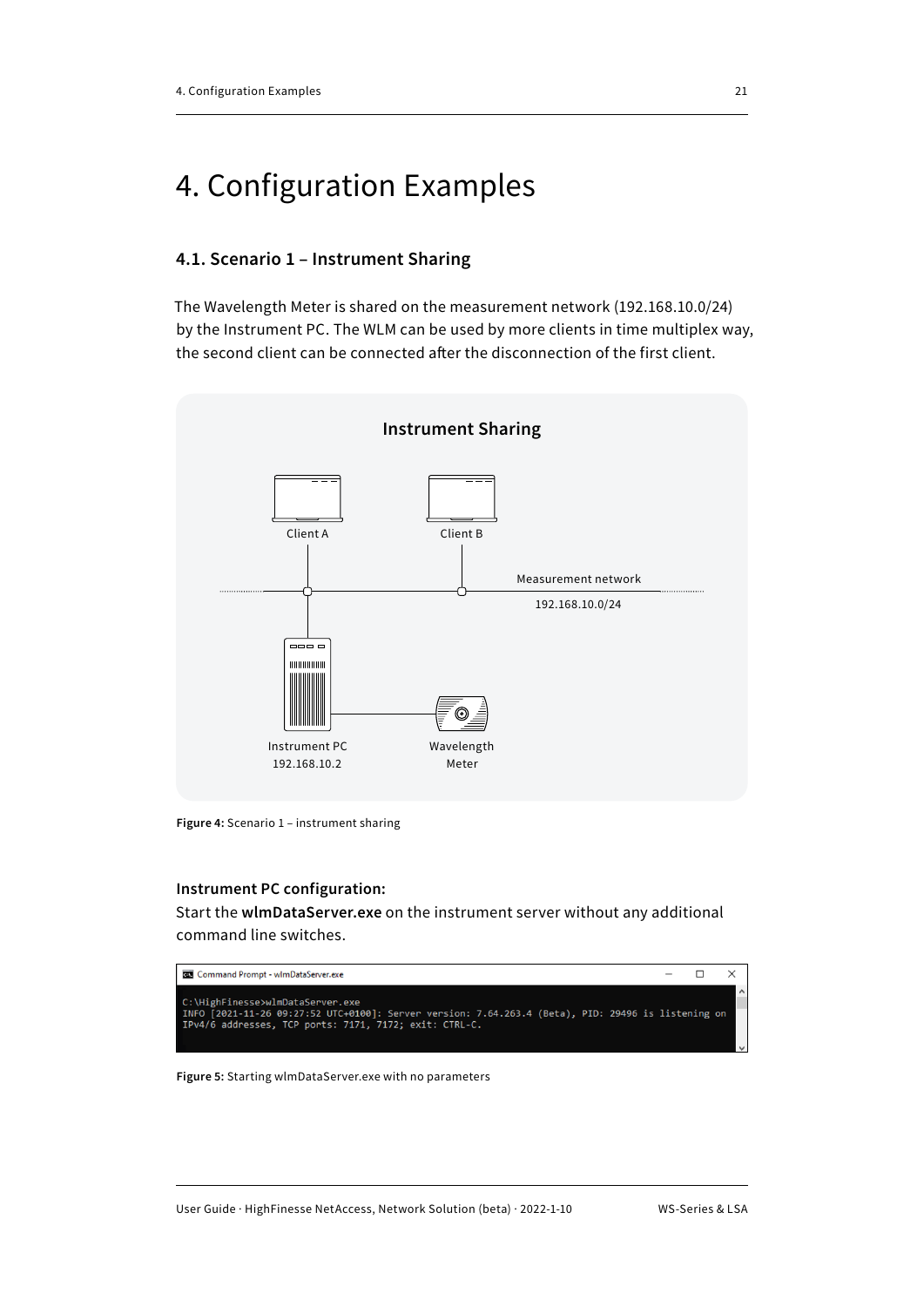#### **Client configuration:**

Use the following wlmData.ini file on Client "A" and Client "B"

```
; ============================= CUT HERE =============================
; wlmData.ini example scenario 1 configuration file
[default] \qquad \qquad ; Default settings (it match with
                        all measurement applications)
address = 192.168.10.2 ; Instrument server IP address
port = 7171 ; Set/Get TCP Port number
port2 = 7172 ; CallbackProc/Ex TCP Port number
offload = 1 ; ConvertUnit / ConvertDeltaUnit functions 
                      ; network offload (1=On, 0=Off)
```
; ============================= CUT HERE =============================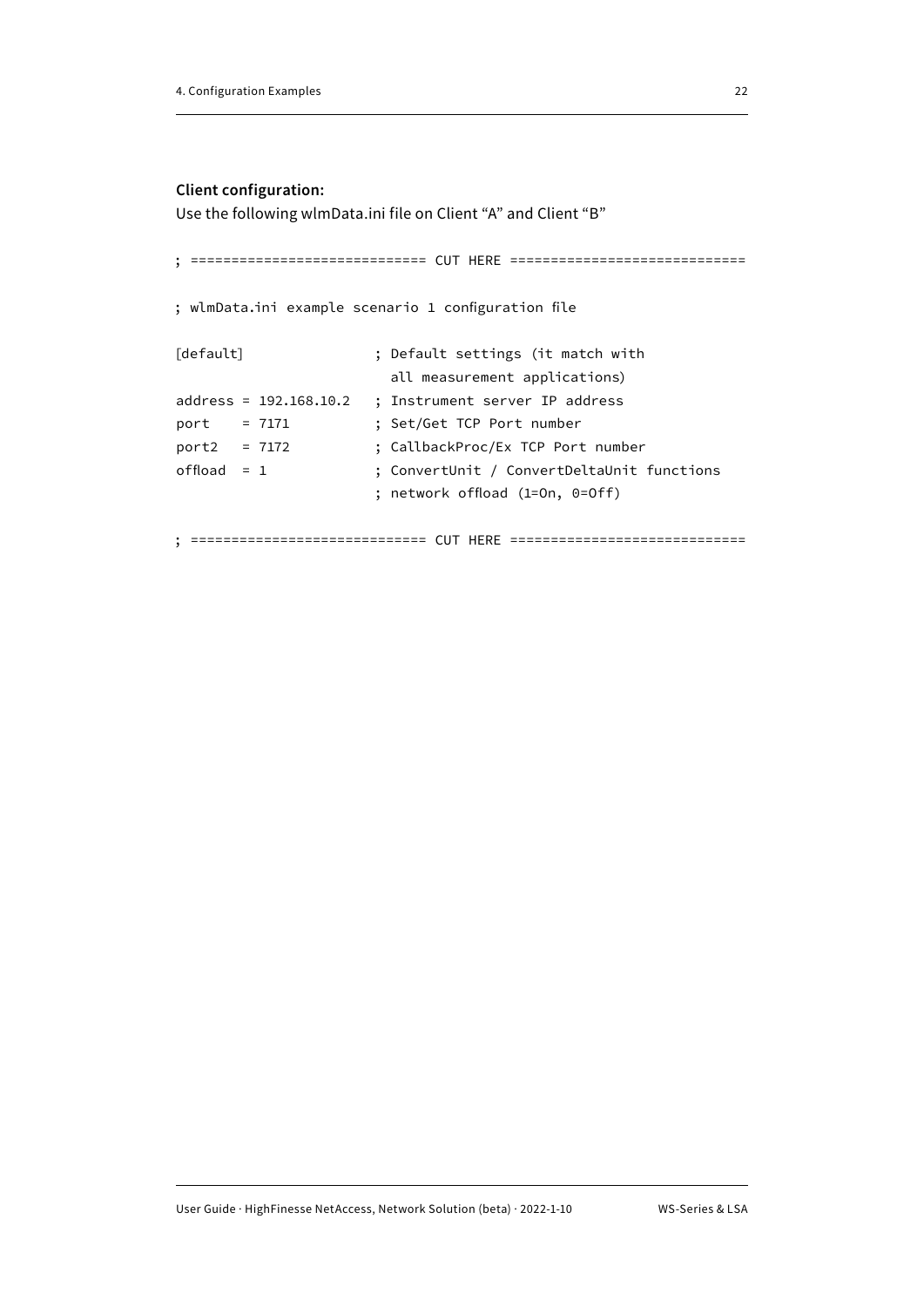#### <span id="page-25-0"></span>**4.2. Scenario 2 – Multiple Instrument Access From Single Client**

Two Wavelength Meters ( $\bullet$  +  $\bullet$ ) are shared on the measurement network (192.168.10.0/24) by Instrument PC 1 (192.168.10.2) and Instrument PC 2 (192.168.10.3).The client runs **"LongTerm1.exe"** and **"LongTerm2.exe"** for controlling Wavelength Meter 1 ( $\odot$ ) and Wavelength Meter 2 ( $\odot$ ).



**Figure 6:** Scenario 2 – Multiple Instrument access from one client

#### **Instrument PC configuration:**

Start the **wlmDataServer.exe** on the both Instrument PCs without any additional command line switches.



**Figure 7:** Starting wlmDataServer.exe with no parameters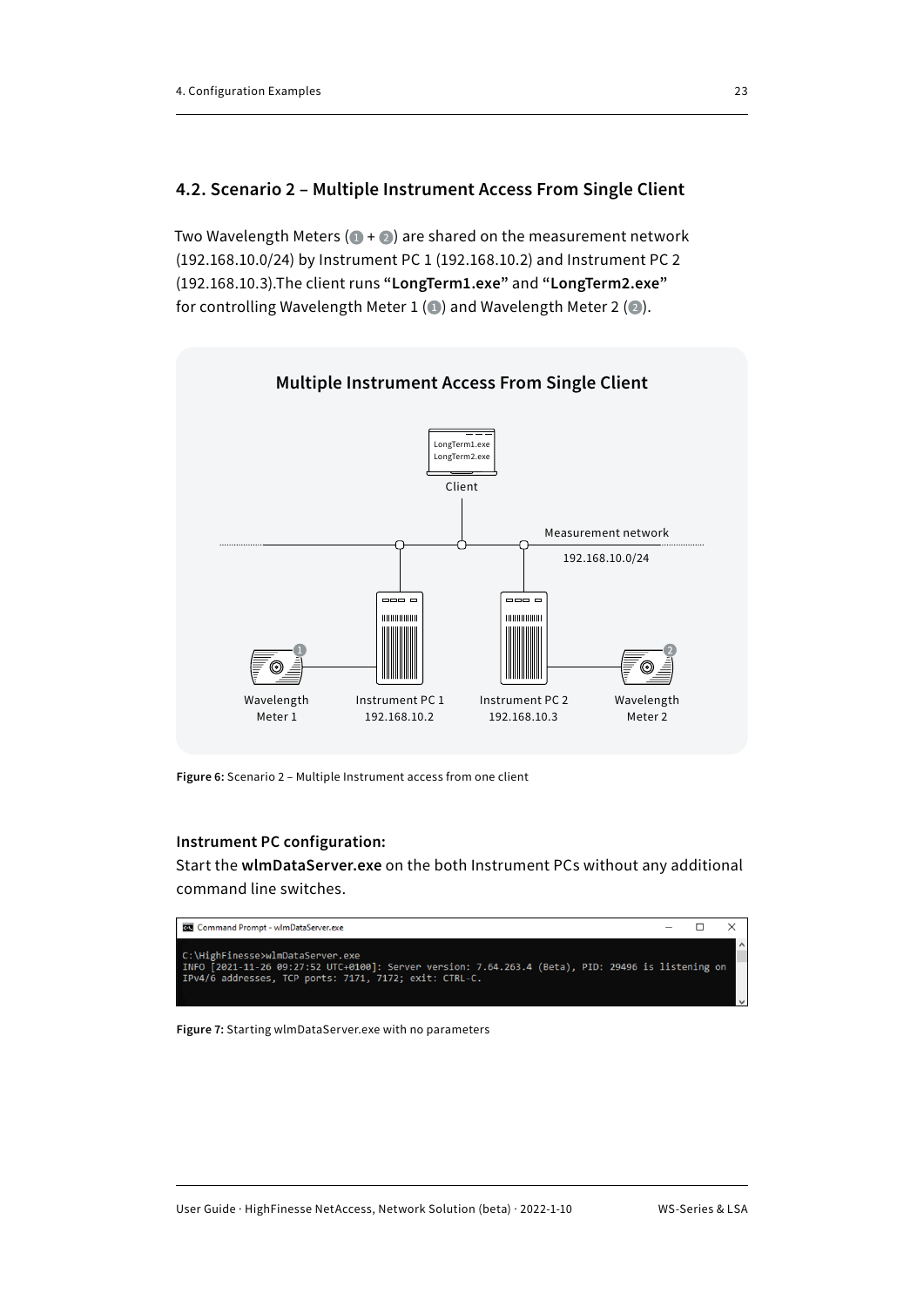#### **Client configuration:**

Use the following **wlmData.ini** file on Client side:

```
; ============================= CUT HERE =============================
; wlmData.ini example scenario 2 configuration file
[LongTerm1.exe] ; Configuration section for LongTerm1.exe
address = 192.168.10.2 ; Instrument server IP address
port = 7171 ; Set/Get TCP Port number 
port2 = 7172 ; CallbackProc/Ex TCP Port number
offload = 1 ; ConvertUnit / ConvertDeltaUnit functions
                       network offload (1=On, 0=Off)
;
[LongTerm2.exe] ; Configuration section for LongTerm2.exe
address = 192.168.10.3 ; Instrument server IP address
port = 7171 ; Set/Get TCP Port number 
port2 = 7172 ; CallbackProc/Ex TCP Port number
offload = 1 ; ConvertUnit / ConvertDeltaUnit functions
                       network offload (1=On, 0=Off)
```
; ============================= CUT HERE =============================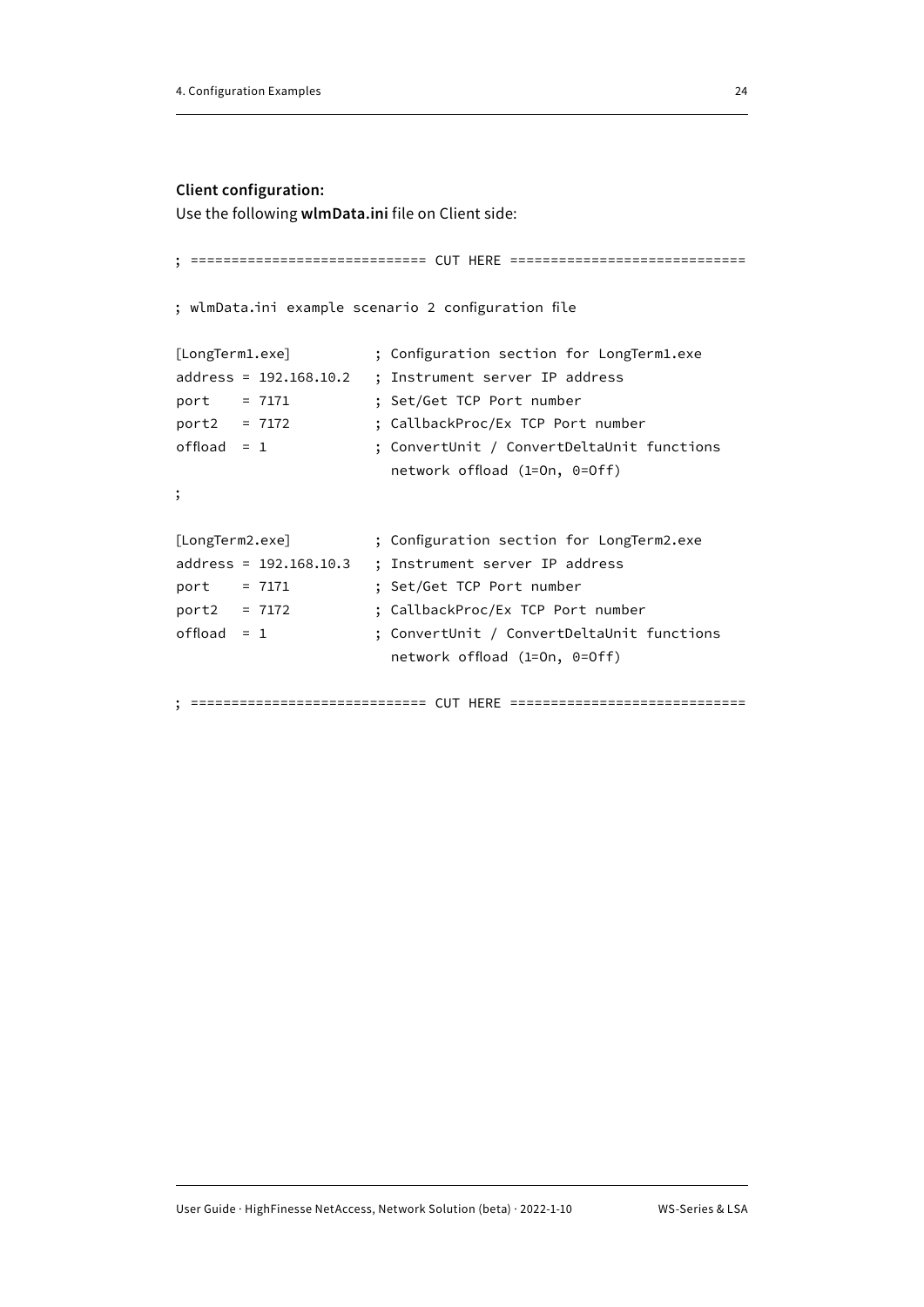# <span id="page-27-0"></span>5. Open Source Licences

The network client uses "inih" library: **https://github.com/benhoyt/inih/**

The "inih" library is distributed under the New BSD license:

Copyright (c) 2009, Ben Hoyt All rights reserved.

Redistribution and use in source and binary forms, with or without modification, are permitted provided that the following conditions are met:

- $\blacksquare$  Redistributions of source code must retain the above copyright notice, this list of conditions and the following disclaimer.
- $\blacksquare$  Redistributions in binary form must reproduce the above copyright notice, this list of conditions and the following disclaimer in the documentation and/ or other materials provided with the distribution.
- Neither the name of Ben Hoyt nor the names of its contributors may be used to endorse or promote products derived from this software without specific prior written permission.

This software is provided by Ben Hoyt "as is" and any express or implied warranties, including, but not limited to, the implied warranties of merchantability and fitness for a particular purpose are disclaimed. in no event shall Ben Hoyt be liable for any direct, indirect, incidental, special, exemplary, or consequential damages (including, but not limited to, procurement of substitute goods or services; loss of use, data, or profits; or business interruption) however caused and on any theory of liability, whether in contract, strict liability, or tort (including negligence or otherwise) arising in any way out of the use of this software, even if advised of the possibility of such damage.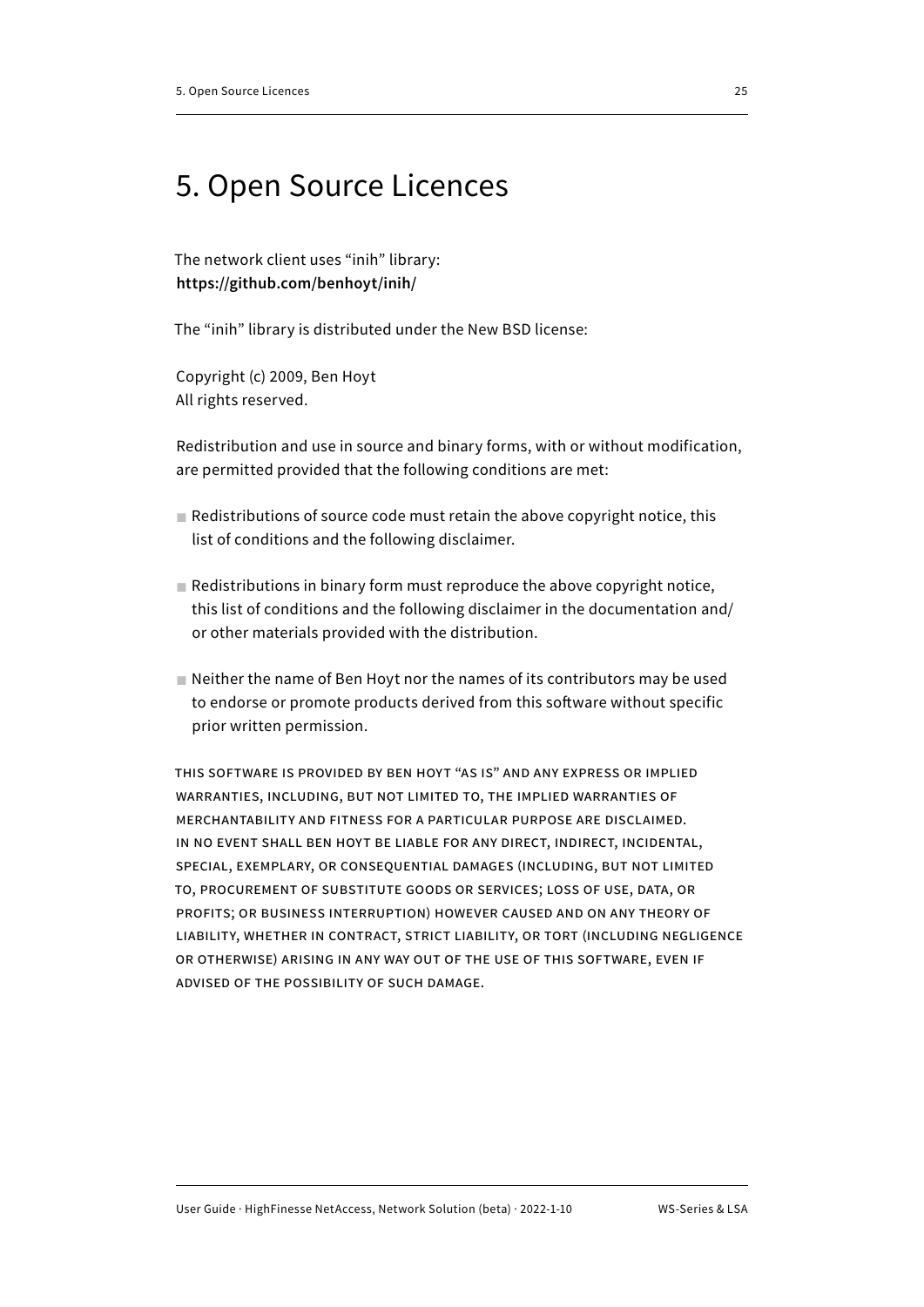# <span id="page-28-0"></span>6. Legal Disclaimer – Product Liability

HighFinesse GmbH has no liabilities (and, to the HighFinesse's knowledge, there is no basis for any present or future action against HighFinesse GmbH giving rise to any liability) arising out of any injury to individuals or property as a result of ownership, possession or use of any product designed, manufactured, sold, leased or delivered by or any services performed or delivered by HighFinesse GmbH.

User Guide · HighFinesse NetAccess, Network Solution (beta) · 2022-1-10 WS-Series & LSA